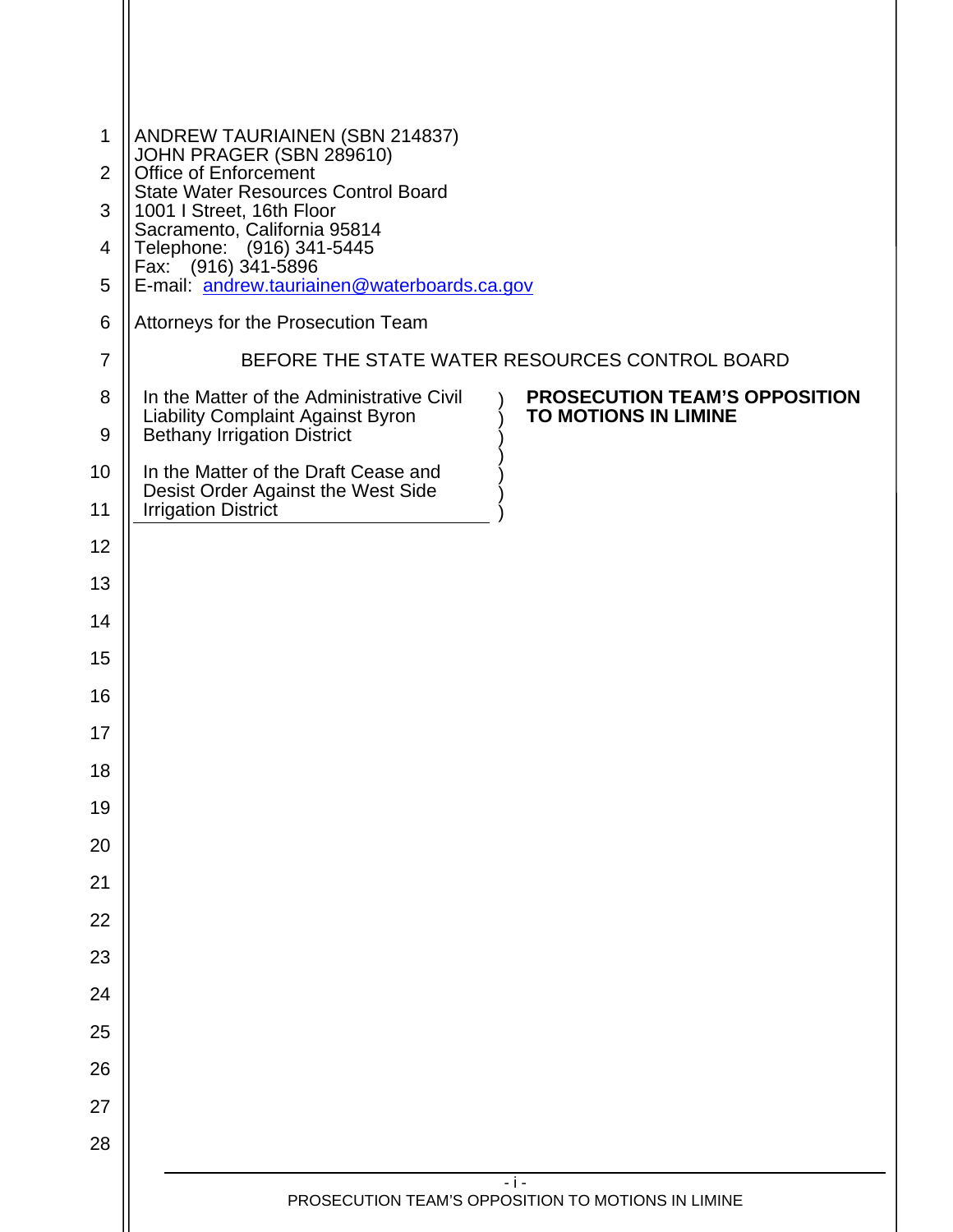| 1              | <b>TABLE OF CONTENTS</b>                                                                                                                                                                                                                         |
|----------------|--------------------------------------------------------------------------------------------------------------------------------------------------------------------------------------------------------------------------------------------------|
| $\overline{2}$ |                                                                                                                                                                                                                                                  |
| 3              |                                                                                                                                                                                                                                                  |
| $\overline{4}$ |                                                                                                                                                                                                                                                  |
| 5              | A. The Board may rely on testimony and expertise of Division of Water Rights staff                                                                                                                                                               |
| 6<br>7         | 1. The moving parties improperly and prematurely argue regarding the weight of                                                                                                                                                                   |
| 8              | 2. Division staff are experts in the subject matter of these proceedings 3                                                                                                                                                                       |
| 9<br>10        | B. Testimony regarding staff's understanding and application of the legal framework for<br>the drought water supply and demand analysis is proper and relevant to<br>understanding the Division's drought actions and the issues framed in these |
| 11             |                                                                                                                                                                                                                                                  |
| 12             | C. The Kelly test for a new scientific test procedure is irrelevant to this proceeding<br>because the staff conclusions as to water availability in the relevant time period are                                                                 |
| 13<br>14       | D. The testimony of Mrowka, Coats, and Yeazell are not improperly cumulative, and                                                                                                                                                                |
| 15             | E. The witnesses lay proper foundation for admissibility in these proceedings 11                                                                                                                                                                 |
| 16<br>17       | F. The Michael George declaration properly describes the Delta Watermaster's<br>authorization for the Assistant Deputy Director to proceed with the BBID and WSID<br>enforcement actions                                                         |
| 18<br>19       | G. The Board may consider all relevant evidence, including evidence developed after<br>June 12, 2015, in deciding whether to issue BBID an Administrative Civil Liability for                                                                    |
| 20             | H. SJTA's motion to exclude several Prosecution Team exhibits should be denied14                                                                                                                                                                 |
| 21             | 1. SJTA's arguments regarding reliability of evidence are premature attacks on                                                                                                                                                                   |
| 22             |                                                                                                                                                                                                                                                  |
| 23             | 3. SJTA's motion should be denied because the exhibits challenged on hearsay                                                                                                                                                                     |
| 24             |                                                                                                                                                                                                                                                  |
| 25             |                                                                                                                                                                                                                                                  |
| 26             |                                                                                                                                                                                                                                                  |
| 27             |                                                                                                                                                                                                                                                  |
| 28             |                                                                                                                                                                                                                                                  |
|                | $-$ ii $-$<br>PROSECUTION TEAM'S OPPOSITION TO MOTIONS IN LIMINE                                                                                                                                                                                 |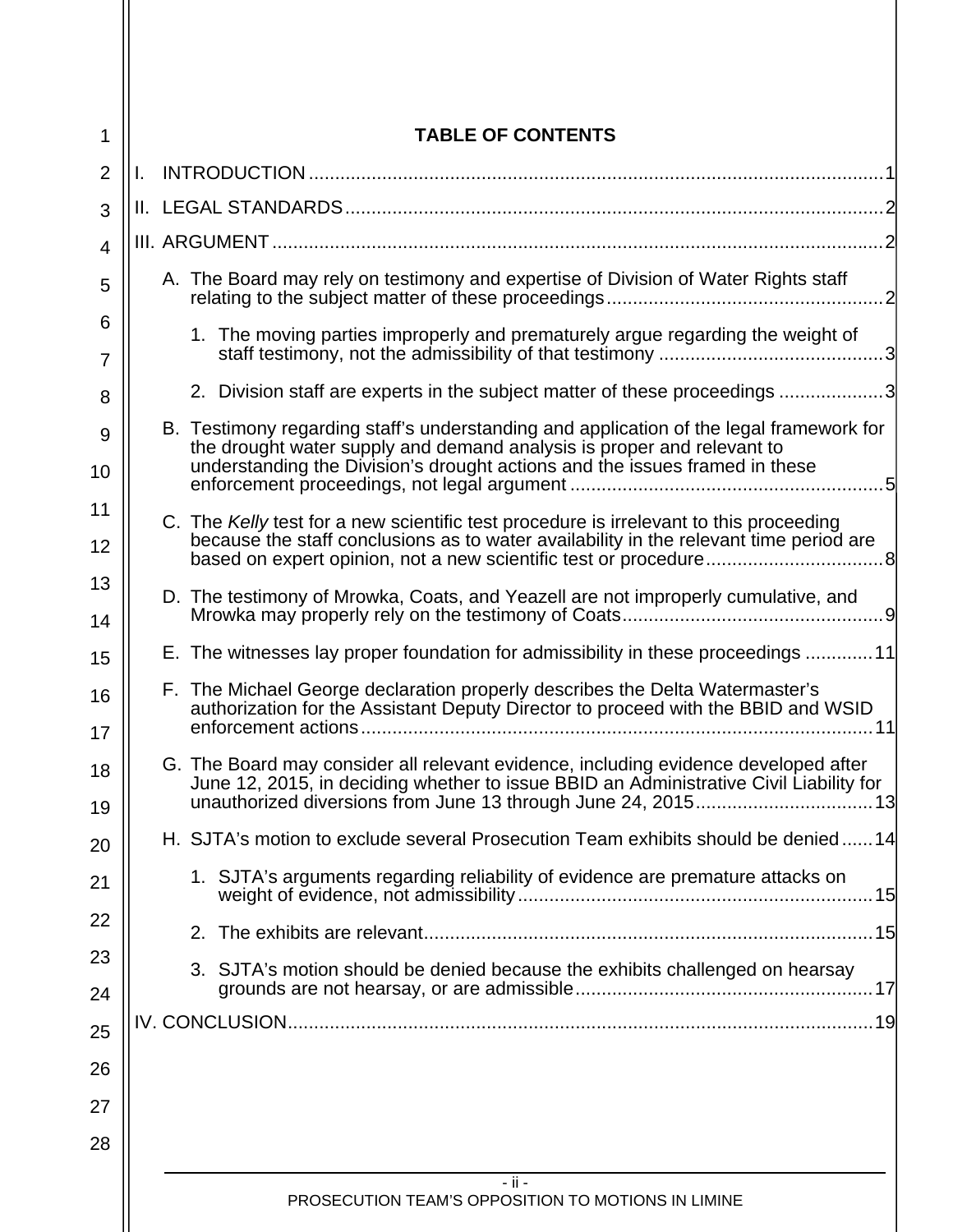# 1 2

3

4

5

6

7

8

#### **I. INTRODUCTION**

The Prosecution Team agrees with the general sentiment expressed by Central Delta Water Agency (CDWA) and Banta-Carbona Irrigation District (BCID) – "let's do it right." These enforcement matters address important issues regarding State Water Board staff's response to the worst drought in decades, and diversions by Byron-Bethany Irrigation District (BBID) and actual or threatened diversions by the West Side Irrigation District (WSID) during times when there was no water available for their rights. The Hearing Officers should hear the evidence and the Board should decide these matters on a robust record.

9 10 11 12 13 14 15 16 17 But CDWA, BCID, BBID, WSID, South Delta Water Agency (SDWA), Patterson Irrigation District (PID) and San Joaquin Tributaries Authority (SJTA) move to exclude much of the record, asking the Hearing Officers to apply the wrong standards in determining admissibility of evidence in State Water Board adjudicative proceedings, and often improperly arguing about the weight of the evidence under the guise of admissibility. This is not a trial court proceeding, no matter how aggressively these parties try to make it like one. The technical rules relating to evidence and witnesses in trial court do not apply, and the governing regulations and procedures establish a liberal standard for admissibility of evidence.

18 19 20 21 22 23 The Prosecution Team respectfully suggests that the way to "do it right" is for the Hearing Officers to admit the evidence and then weigh the evidence accordingly. It is premature to consider arguments about the weight of the evidence before the hearing, and such arguments now should be disregarded. The parties will have ample opportunity to argue the weight of the evidence in closing briefs. The motions in limine against the Prosecution Team's witnesses and evidence should be denied.

24 25 26 28 This brief addresses the motions in limine filed on February 29 by CDWA and BCID (CDWA/BCID Motion), WSID and PID (WSID/PID Motion), SJTA (SJTA Motion), BBID and SDWA (BBID/SDWA Motion), and BBID's February 29 Motion to Strike (BBID Motion to Strike). Given the length and scope of these motions, the Prosecution Team requests leave, if necessary, to submit this brief in its entirety.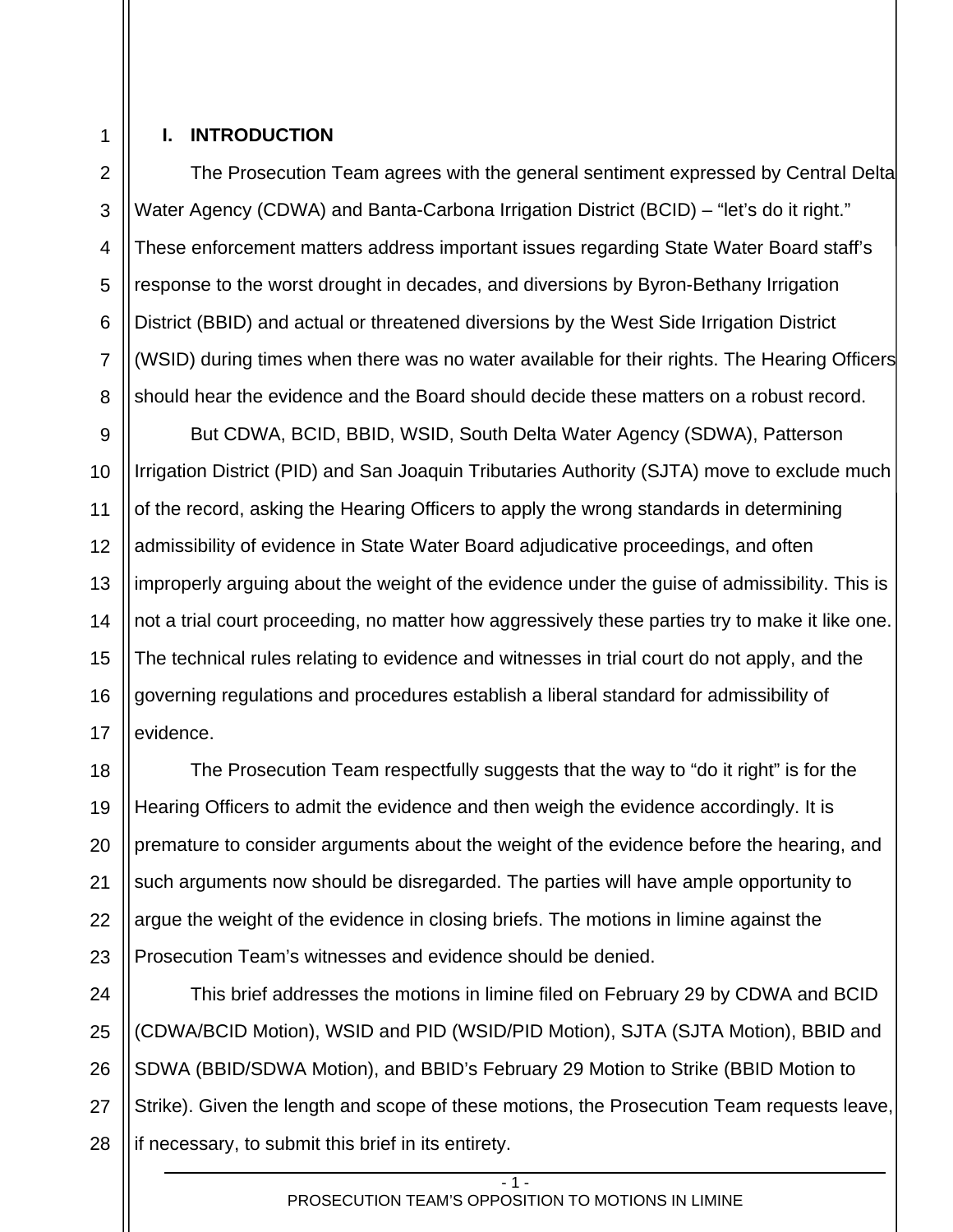1

# **II. LEGAL STANDARDS**

2 3 4 5 6 7 This is an administrative hearing, conducted according to the provisions of California Code of Regulations, title 23, sections 648-648.8, the underlying statutes of the Government Code, and sections 801-805 of the Evidence Code. (23 Cal. Code Regs. § 648, subd. (b).) This is not a civil or criminal trial, nor even a formal adjudicative hearing under Chapter 5 of the Administrative Procedures Act. The Board is not required to conduct adjudicative hearings according to the technical rules relating to evidence and witnesses in trial court. (Cal. Gov. Code, § 11513, subd. (c).) "Any relevant evidence shall be admitted if it is the sort of evidence on which responsible persons are accustomed to rely in the conduct of serious affairs, regardless of the existence of any common law or statutory rule which might make improper the admission of the evidence over objection in civil actions." (*Id*.) Hearsay evidence is admissible and may be used to supplement or explain other evidence. (*Id.*, § 11513, subd. (d).) Over a timely objection, however, hearsay is not sufficient in itself to support a finding unless it would be admissible over objection in a civil action. (*Id*.) The goal of any adjudicative hearing is to gain information without undue expense to the parties, and thus the Hearing Officers may "exclude evidence if its probative value is substantially outweighed by the probability that its admission will necessitate undue consumption of time." (*Id*., § 11513 subd. (f).)

## **III. ARGUMENT**

# **A. The Board may rely on testimony and expertise of Division of Water Rights staff relating to the subject matter of these proceedings**

CDWA, BCID, BBID and SDWA move to exclude or limit the testimony of Katherine Mrowka and Brian Coats based on an alleged lack of expertise in water supply and demand issues. (CDWA/BCID Motion, at pp. 5-8; BBID/SDWA Motion, at pp. 10-13.) WSID and PID join that motion. (WSID/PID Motion, at p. 11.) WSID and PID move to exclude or limit the testimony of Kathryn Bare based on an alleged lack of expertise in the subject matter of her testimony. (*Id*. at pp. 4-5.) CDWA and BCID join that motion. (CDWA Motion, at p. 12.) These motions should be denied.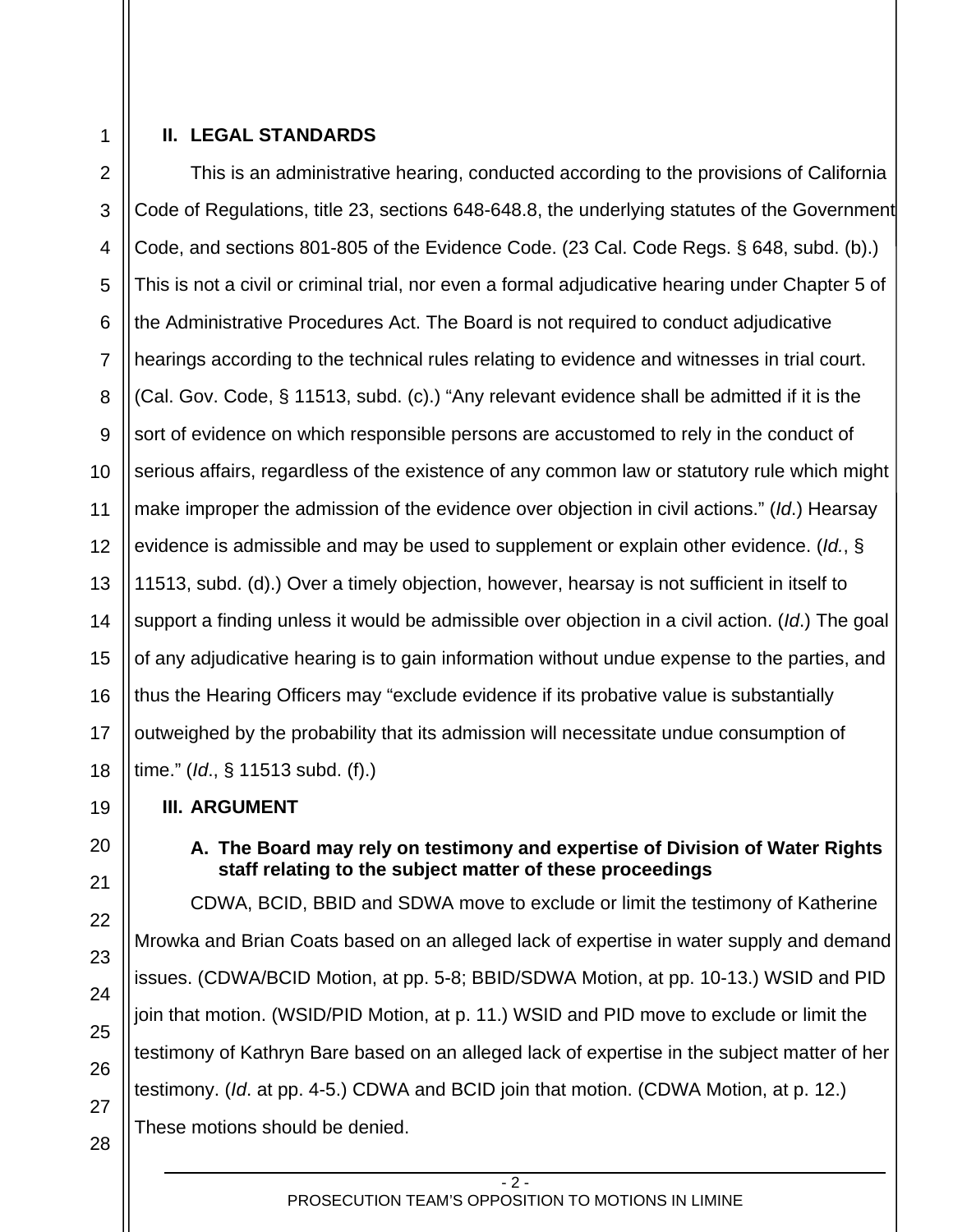1

7

## **1. The moving parties improperly and prematurely argue regarding the weight of staff testimony, not the admissibility of that testimony**

2 3 4 5 6 8 9 10 11 12 13 14 15 16 17 The parties' expert witness arguments are barely-concealed attacks on the weight of the testimony offered by Ms. Mrowka, Mr. Coats and Ms. Bare, rather than on the admissibility of the testimony. In arguing that the witnesses do not have requisite expertise, the moving parties primarily rely on small portions of transcripts of early witness depositions. (CDWA/BCID Motion, at pp. 5-7 [Coats and Mrowka]; WSID/PID Motion, at pp. 6, 7, 9, 10 [Bare]; BBID/SDWA Motion, p. 12 [Coats]; SJTA Motion, pp. 5-6 [Coats].) Although any arguments about the weight of the evidence are premature at this stage, it is important to note that these depositions were taken in November, 2015, many months after the relevant events, and several weeks before staff had any opportunity prepare their witness statements. Neither BBID nor WSID had provided their Subpoena responses at the time of the depositions, so staff had not even reviewed that significant evidence. As a result, to the extent that the deposition transcripts appear to conflict with the witness testimony, the witness testimony is more reliable. But the question here is whether the testimony should be admitted at all, and under the standards governing admissibility in these proceedings, the answer is emphatically yes. The parties will have ample opportunity to argue the weight of the evidence in the closing briefs.

18

19

20

21

22

23

24

25

# **2. Division staff are experts in the subject matter of these proceedings**

To the extent that the moving parties do address admissibility, they apply the wrong standards. The moving parties rely on Evidence Code section 720, which governs the qualifications of expert witnesses in trial court, and on cases interpreting section 720. (CDWA/BCID Motion, at pp. 2, 6-8; WSID/PID Motion, at pp. 2-11; BBID/SDWA Motion, at pp. 10-13.) Evidence Code section 720 does not apply in Board adjudicative proceedings. (23 Cal. Code Regs. § 648, subd. (b).) Staff witness testimony easily meets the governing relevance and admissibility standards. (Gov. Code § 11513, subd. (c).)

26 27 28 The moving parties dramatically misconstrue the role of staff expertise in the Board's day-to-day functions and in supporting the Board's decisions in adjudicatory proceedings. Staff witnesses qualify as experts where the type of analysis at issue is their business.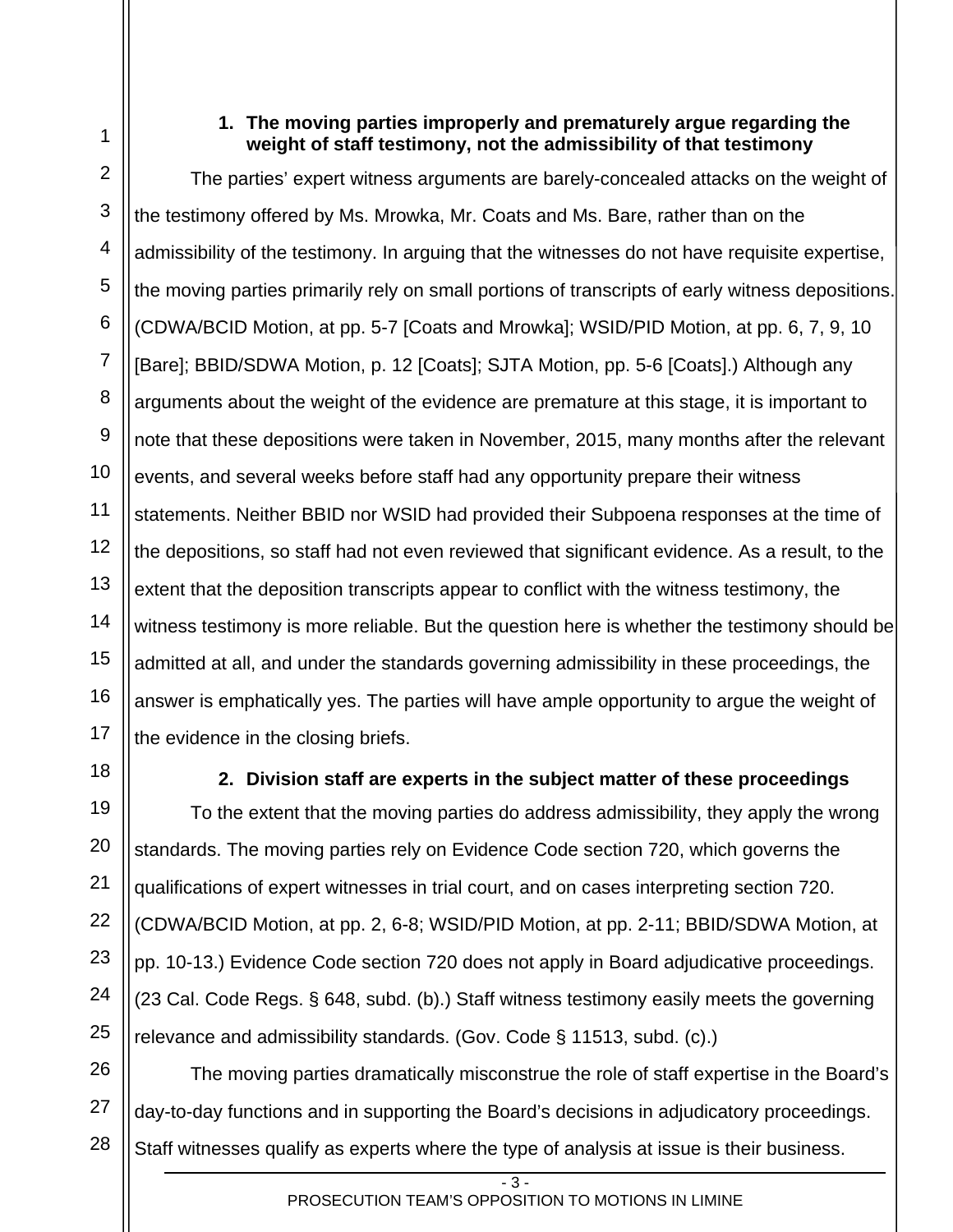1 2 3 4 5 6 7 8 9 10 11 12 13 (*Greenebaum v. City of Los Angeles* (1984) 153 Cal.App.3d 391, 413.) Staff witnesses may provide both percipient and expert testimony, any of which the Board may properly rely on as substantial evidence supporting decisions in these enforcement proceedings. (*Center for Biological Diversity v. California Department of Forestry and Fire Protection* (2014) 232 Cal.App.4th 931, 948; *Oakland Heritage Alliance v. City of Oakland* (2011) 195 Cal.App.4th 884, 900; *City of Rancho Cucamonga v Regional Water Quality Control Board* (2006) 135 Cal.App.4th 1377, 1387; *Anthony v. Snyder* (2004) 116 Cal.App.4th 643, 660-661; *Browning-Ferris Industries v. City Council* (1986) 181 Cal.App.3d 852, 866; *Coastal Southwest Dev. Corp. v. California Coastal Zone Conservation Com.* (1976) 55 Cal.App.3d 525, 535-536.) Although the Division staff witness here are experts, it is important to note that even under the technical rules of evidence, non-expert opinion testimony is allowed where the testimony is rationally based on the witness' perception and is helpful to a clear understanding of the witness' testimony. (Cal. Evid. Code § 800.)

14 15 16 17 18 19 20 21 22 23 24 Even if section 720 applies, Ms. Mrowka, Ms. Bare and Mr. Coats all easily qualify as expert witnesses. The fundamental business of the Division of Water Rights is to implement the water rights priority system, and to understand the available water supplies and the demands placed on those supplies throughout California. Ms. Mrowka and Mr. Coats have been with the Division of Water Rights as Water Resources Control Engineers (WRCEs), senior WRCEs, and now as a program manager and a supervising senior WRCE, respectively, for many years. (WR-8, WR-10.) Ms. Bare also has long experience as a WRCE with the Division. (WR-14.) In response to the drought emergency, each has taken on important roles in examining and quantifying drought water supplies and demands in impacted watersheds and sub-watersheds, and in investigating complaints of unauthorized diversion. They are experts in the subject matter of their testimony.

25 26 27 To the extent that the parties argue that Ms. Mrowka, Mr. Coats and Ms. Bare offer testimony beyond the scope of their expertise, Evidence Code sections 801 through 805 do apply to these proceedings. Section 801 limits the scope of opinion testimony to opinion:

(a) Related to a subject that is sufficiently beyond common experience that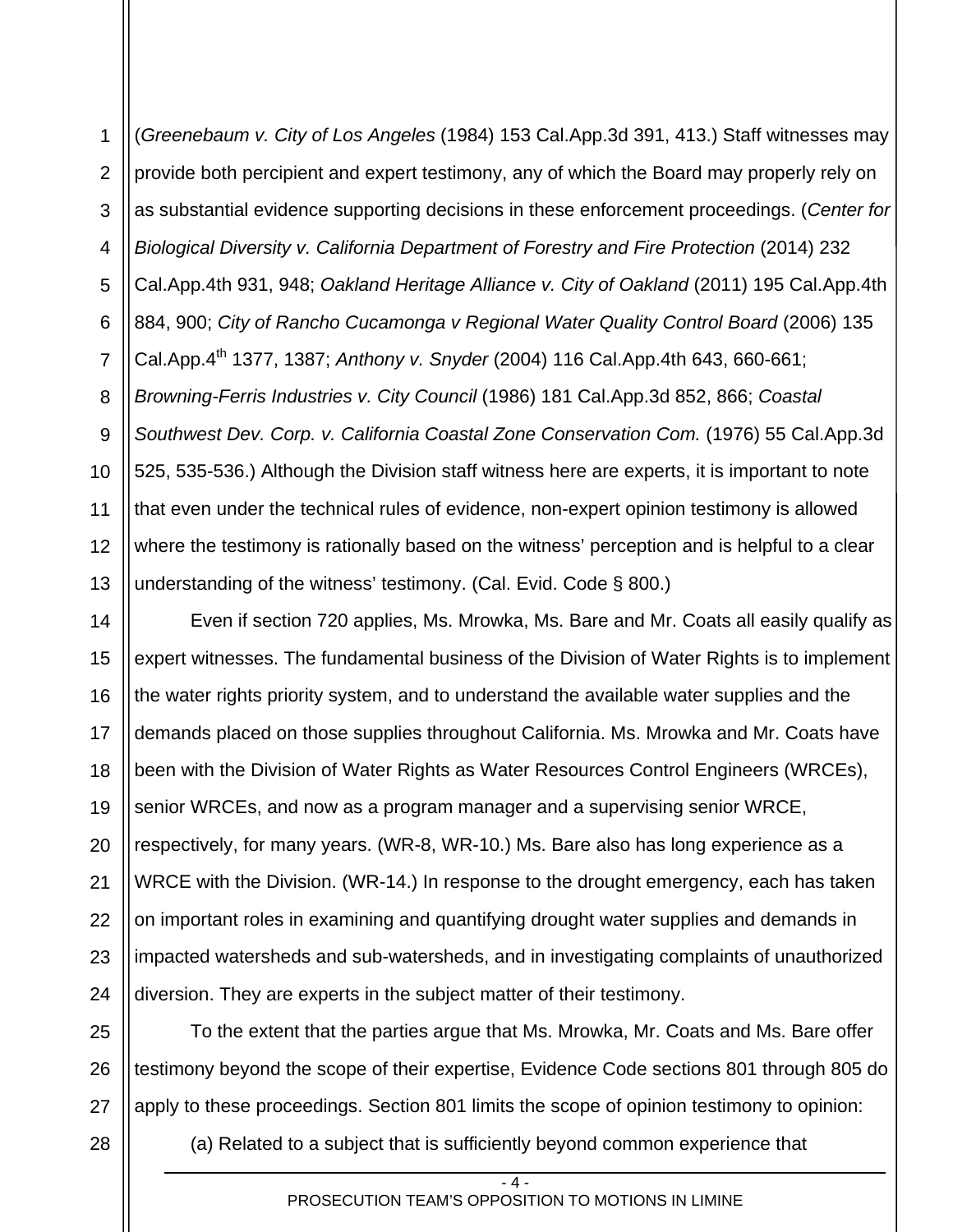1 2 3 4 5 6 7 8 9 10 11 12 13 14 15 16 17 18 19 20 21 22 23 24 25 26 27 28 the opinion of an expert would assist the trier of fact; and (b) Based on matter (including his special knowledge, skill, experience, training, and education) perceived by or personally known to the witness or made known to him at or before the hearing, whether or not admissible, that is of a type that reasonably may be relied upon by an expert in forming an opinion upon the subject to which his testimony relates, unless an expert is precluded by law from using such matter as a basis for his opinion. (Cal. Evid. Code  $\S$  801.) The expert testimony offered by Ms. Mrowka, Mr. Coats and Ms. Bare easily meets these subject matter standards. There can be little question that technical matters regarding drought water availability and enforcement issues are sufficiently beyond common experience that staff testimony would clearly assist the Hearing Officers. Moreover, the testimony of Ms. Mrowka, Ms. Bare and Mr. Coats regarding these matters is based on their special knowledge, skills, experience and training developed at least in part in the course of performing their duties, and by reviewing information developed and submitted in anticipation of their appearance as witnesses in these proceedings. **B. Testimony regarding staff's understanding and application of the legal framework for the drought water supply and demand analysis is proper and relevant to understanding the Division's drought actions and the issues framed in these enforcement proceedings, not legal argument**  Several parties move to strike or limit the testimony of Katherine Mrowka and Brian Coats, arguing that their testimony includes improper legal argument. (BBID/SDWA Motion, pp. 16-18; CDWA/BCID Motion, p. 11; WSID/PID Motion, p. 11; SJTA Motion, pp. 3-5.) WSID and PID move to strike portions of Kathryn Bare's testimony on the same basis. (WSID/PID Motion, pp. 5-11.) The moving parties misconstrue the testimony. The testimony at issue here is not legal argument, but rather each staff person's description of his or her understanding of the legal framework governing the Division's functions, and how that understanding guided staff decisions regarding water availability and these enforcement actions. Such understanding is necessary, proper, and relevant to these enforcement proceedings, as it will be up to the Board to determine whether staff acted within the law. The testimony also provides staff recommendations for Board findings and orders, which are fundamental to administrative proceedings. These motions should be denied.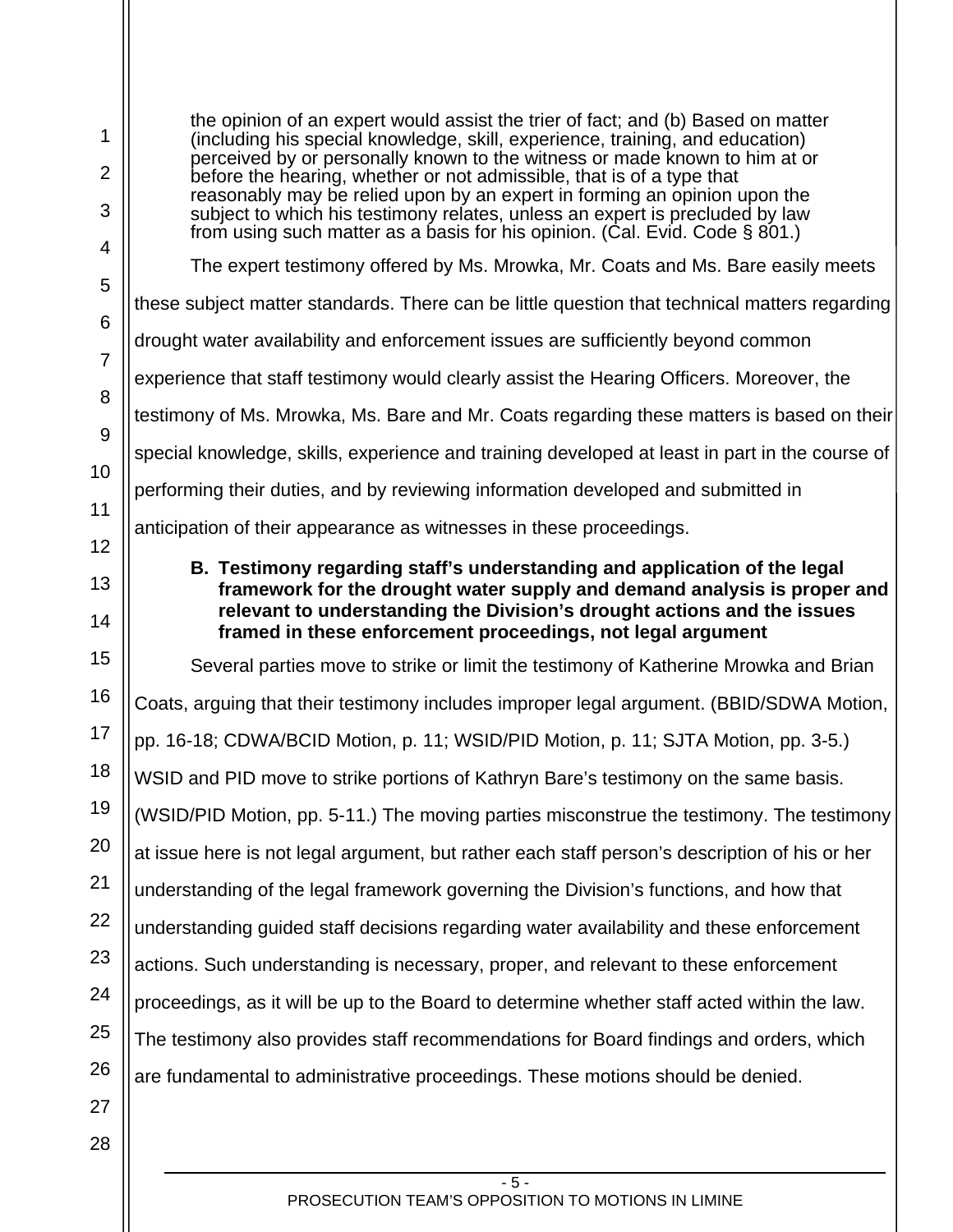1 2 3 4 5 6 7 8 9 10 11 12 13 14 15 16 17 18 19 20 21 To the extent that staff witnesses testify as to ultimate issues in these proceedings, such testimony is proper. An expert's opinion is admissible when it is "[r]elated to a subject that is sufficiently beyond common experience that the opinion of an expert would assist the trier of fact." (*Summers v. A.L. Gilbert Co.* (1999) 69 Cal.App.4th 1155, 1178.) Evidence Code section 805 permits testimony regarding an ultimate issue in a case. (*People v. Spence* (2012) 212 Cal.App.4th 478, 507; Evid. Code § 805.) There is no hard and fast rule that an expert cannot be asked a question that coincides with the ultimate issue in the case. (*People v. Wilson* (1944) 25 Cal.2d 341, 349.) Rather, "admissibility depends on the nature of the issue and the circumstances of the case," with "a large element of judicial discretion involved." (*Id.*) Expert opinions on factual issues and ultimate issues are nonetheless admissible even when they closely relate to questions of law. (*Summers, supra,* 69 Cal.App.4th at 1180.) Experts testifying with regard to questions involving matters of within the scope of their expertise often must "translate" legal documents, standards, and regulations, not to vary or contradict legal language, but to assist a court in understanding specialized factual issues in the context of the law. (*Richfield Oil Corp. v. Crawford* (1952) 39 Cal.2d 729, 741; *Bloxham v. Saldinger* (2014) 228 Cal.App.4th 729, 737-738, *as modified on denial of reh'g (Aug. 27, 2014), review denied (Oct. 15, 2014)*.) For example, courts have long accepted testimony from surveyors and engineers, who assist courts in "translating" the legal language of deeds and boundary descriptions in accordance with accepted surveying practices, to assist in resolving property disputes. (*Richfield Oil Corp., supra,* 39 Cal.2d at 741.)

22 23 24 25 26 27 28 Much like surveyors and outside engineers, Division engineers and other technical staff must understand and often apply legal and regulatory requirements in the course of performing their duties, such as in permitting or analyzing drought water availability supply and demand and/or recommending enforcement actions and findings. This is essential to how the State Water Board conducts its business. With this background, Ms. Mrowka (WR-7, WR-209), Mr. Coats (WR-9, WR-210) and Ms. Bare (WR-13, WR-216) do not offer legal argument. Rather, each witness explains his or her understanding of the legal, regulatory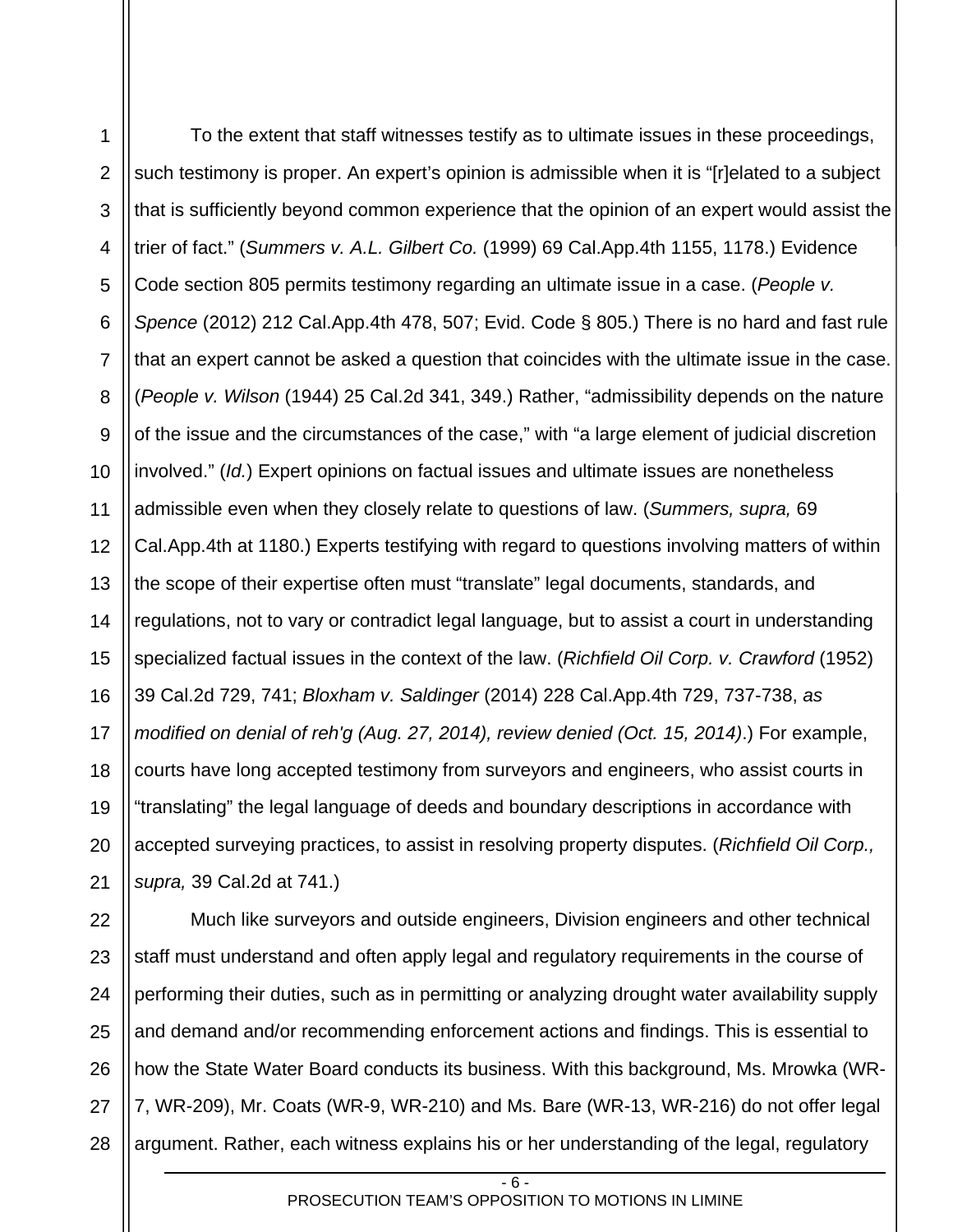1 2 3 4 5 and policy frameworks, and how they applied that understanding in the course of their duties to develop assumptions used in assessing drought water supply and demand, in investigating BBID and WSID, and in recommending enforcement action. They also explain how their opinions on factual issues relate to allegations in the ACL Complaint and Draft CDO.

6 7 8 9 10 11 12 13 14 15 16 The purpose of this testimony is to help the Board determine whether staff properly understood and applied the law to the facts in these cases. For example, in Ms. Mrowka's testimony for the Prosecution Team's case in chief (WR-7), she states "there was no water was available under the priority of License 1381 as of May 1, 2015" for the purposes of explaining the Division's water supply and demand analysis, why the Division notified right holders when it did, and why it believes it had sufficient evidence to pursue enforcement action against BBID. (WR-7, p. 3.) She similarly references "applicable periods of nonavailability" to describe drought water supply and demand analysis as it relates to BBID and the basis for allegations in the ACL Complaint. (*Id.*) For WSID and BBID, she also offers an overview of the Division's investigation and the basis for pursuing enforcement action, and recommends findings. (WR-7, pp. 4-20.)

17 18 19 20 21 22 23 24 25 Mr. Coats, in his testimony, references statutes and law as he understood them to apply to the water supply and demand analyses. (WR-9, pp. 1-3.) Mr. Coats also discusses relevant considerations under Water Code section 1055.3, in the context of applying the facts to these considerations to develop a recommendation to the Board for the ACL amount. (WR-9, pp. 20-22.) Ms. Bare describes her understanding of the legal framework for wastewater change petitions, drainage, and her understanding of the legal ramifications of WSID's admissions that it diverted water after the May 1 and June 12 Unavailability Notices without valid claim of right, which guided her investigation and recommendations for enforcement, and Ms. Bare recommends findings. (WR-13, pp. 1-6.)

26 27 28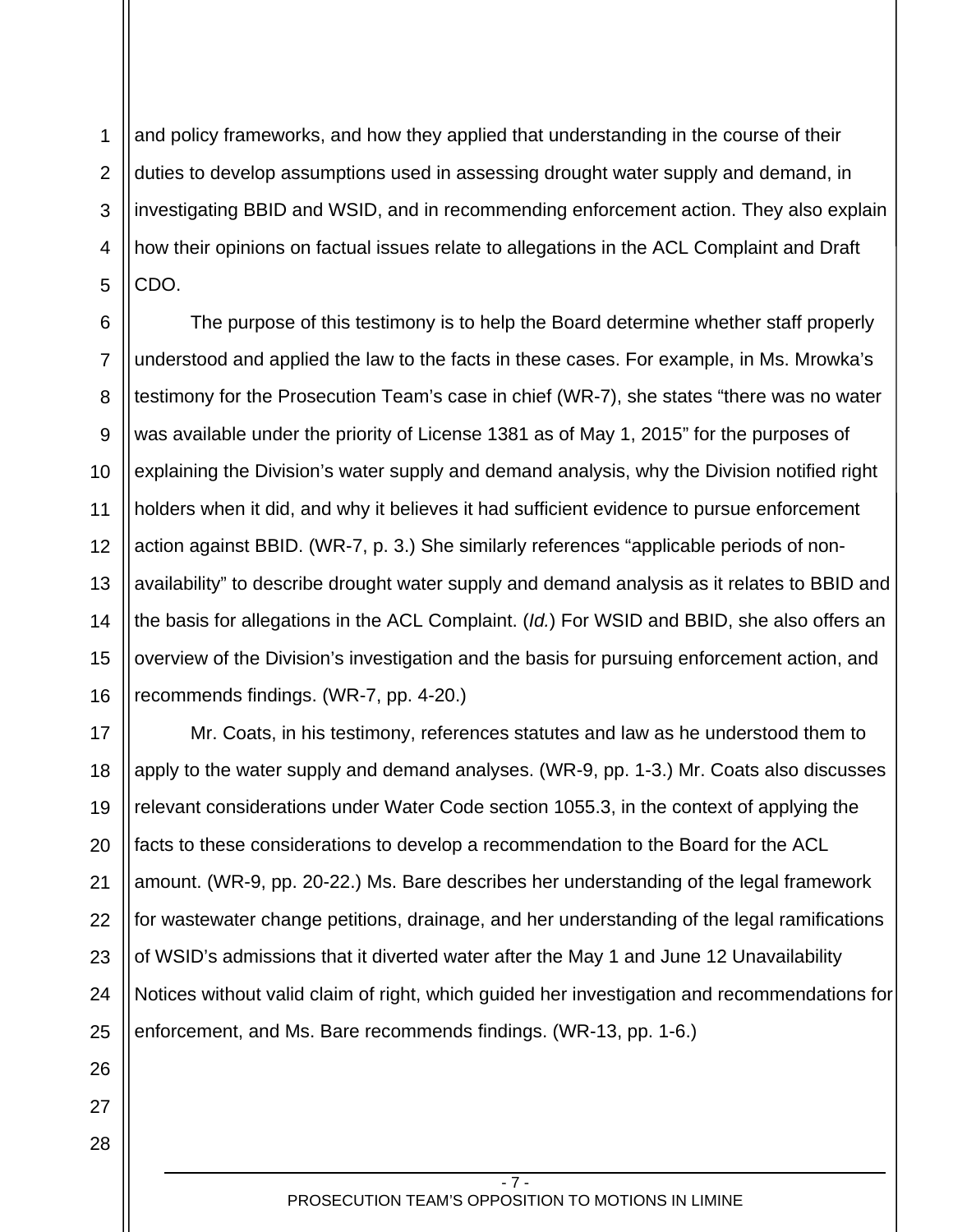## **C. The** *Kelly* **test for a new scientific test procedure is irrelevant to this proceeding because the staff conclusions as to water availability in the relevant time period are based on expert opinion, not a new scientific test or procedure**

Several parties argue that the Board should exclude the opinions of Prosecution Team witnesses as to the amount of water available in the relevant time periods because there is no foundation to establish that the staff's water availability supply and demand analysis meets the requirements of *People v. Kelly* (1976) 17 Cal.3d 24. (BBID/SDWA Motion, pp. 13-14, CDWA/BCID Motion, p. 9.) These motions should be denied.

The arguments regarding the *Kelly* test lack merit and are inapposite because the evidence presented by the Prosecution Team's witnesses Mrowka, Coats, and Yeazell is not based on the application of a new scientific technique, device, procedure or method to which the *Kelly* test applies. Rather, the Division of Water Rights staff employed standard or elementary mathematics to develop an accounting of the quantity of water forecasted to be available and the demand for water in the relevant geographic areas, in order to compare supply and demand. The parties may question the inputs Division staff made to the various categories of water supply theoretically available to the diverters, as well staff judgments as to the categories of right to consider when analyzing the quantity of demand involved in the analysis, but these are criticisms that go to the weight of the evidence, not its admissibility, and should be disregarded now.

"In applying the *Kelly* test, it is important to distinguish between expert testimony and scientific evidence; the former is not subject to the special admissibility rule of *Kelly*, which applies to novel devices or processes." (1 Jefferson, Cal. Evidence Bench Book (Cont. Ed. Bar 4th Ed.) §21.70, p. 21-52.) "This distinction is based on the fact that [w]hen the witness gives his personal opinion on the stand—even if he qualifies as an expert—the jurors may temper their acceptance of his testimony with a healthy skepticism born of their knowledge that all human beings are fallible. (*People v. Bui* (2001) 86 Cal.App.4th 1187, 1195 (citing *People v. McDonald* (1984) 37 Cal.3d 351, 272, overruled on another ground in *People v.*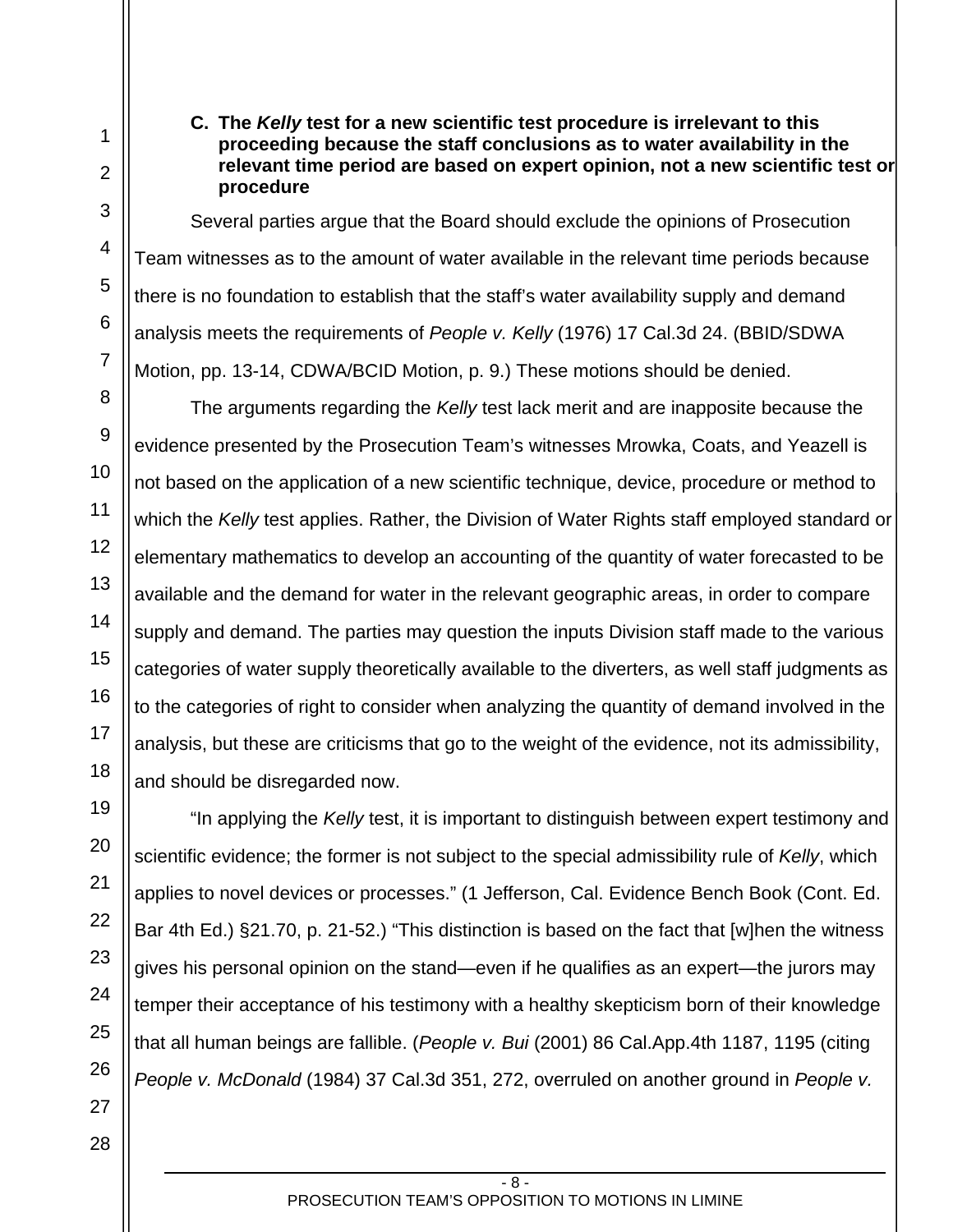1 2 *Mendoza* (2000) 23 Cal.4th 896, 914.)" (1 Jefferson, Cal. Evidence Bench Book, *supra*, § 21.70, p. 21-52; § 21.49, p. 21-33.)

3

4

5

6

7

8

9

11

14

15

16

17

18

19

20

21

22

23

24

10 12 13 In this case, the Prosecution Team witnesses provide expert opinion as to the amount of water available for diversion during the relevant time period based on available information. Rather than a new scientific test or procedure, the Board's staff applied their substantial experience and expertise in making determinations as to which categories of water are relevant to its water availability analysis, and how the categories of relevant diverters should be treated within it. These are determinations Division staff engineers make on a daily basis with respect to water availability, but on a much smaller scale than was at issue in connection with the current drought. (WR-7, p. 3.) Under these circumstances, the *Kelly* test simply doesn't apply. (1 Jefferson, Cal.Evidence Bench Book, supra, § 21.70, p. 21-52; § 21.49, p. 21-33.) Again, any criticisms of the witness' conclusions go to the weight the Board should give their testimony, not to its admissibility, and should be disregarded.

# **D. The testimony of Mrowka, Coats, and Yeazell are not improperly cumulative, and Mrowka may properly rely on the testimony of Coats**

BBID and SDWA complain that the testimony of Kathy Mrowka, Brian Coats, and Jeff Yeazell, are improperly cumulative, and characterize their testimony as "[p]arading multiple experts . . . .to all testify about the same facts." (BBID/SDWA Motion, pp. 14-15, 18-19.) The moving parties mischaracterize these witnesses' testimony. Kathy Mrowka, Brian Coats, and Jeff Yeazell, are Division engineers who worked as a team in this matter to develop the factual information needed to draw conclusions about the relevant facts including how much water was available during the specific time periods at issue in each case. Each of them played a particular role with particular responsibilities, and each testifies to that extent. These motions should be denied.

For example, Jeff Yeazell gathered the relevant data and analyzed it performing basic calculations under the supervision of Brian Coats, Kathy Mrowka and John O'Hagan who determined which inputs were relevant to the comparison of water supply forecast to demand. Brian Coats was a liaison between Mr. Yeazell and Ms. Mrowka, and he gave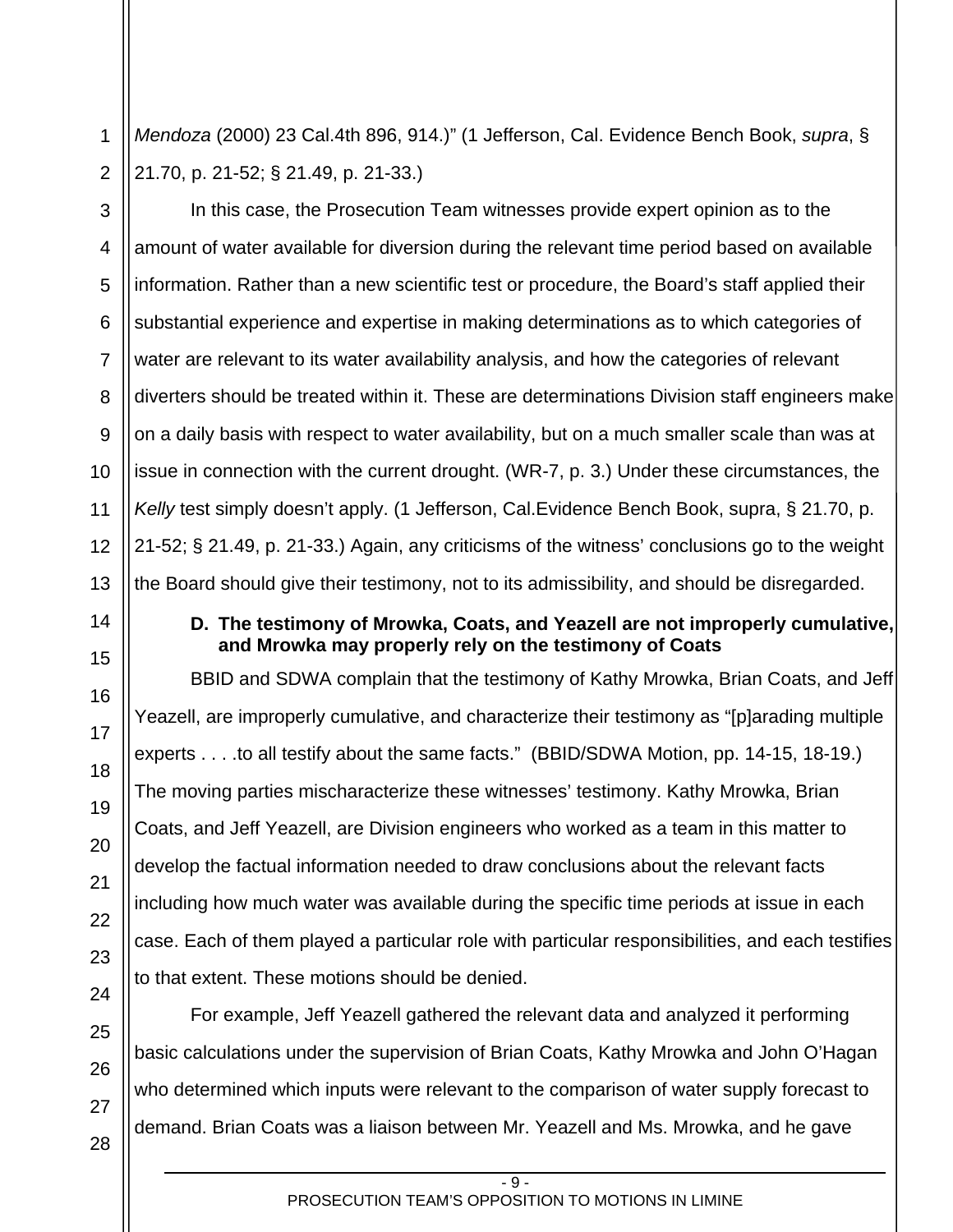1 2 3 4 5 6 7 8 9 10 11 12 13 14 direction to Mr. Yeazell as to the judgments Mr. Coats made in consultation with Ms. Mrowka and Mr. O'Hagan concerning the inputs to the analysis. Mr. Coats' written testimony describes the methods by which he took the information from Mr. Yeazell to draw conclusions about the supply of water available to the Defendants during the time periods at issue in each case, and he testifies as to the recommendations he made to his supervisors concerning the outcome of Mr. Yeazell's analysis. (WR-9, pp. 1, 18-20.) Ms. Mrowka, in a senior management position, made determinations as to the scope and priority of each defendants' right to divert, and used the conclusions from the work of Messrs. Coats and Yeazell to decide whether the Defendants diverted water in excess of their rights. (WR-7, pp. 4, 16.) In simple terms, Yeazell testifies to the mathematical analysis, Coats testifies to the inputs, and Mrowka testifies to the decisions made based upon the results. None of the witnesses overlap in this regard. Each provides a part of the testimony needed to establish the ultimate factual issues in this case, and their testimony is not made inadmissible because it may touch upon the ultimate factual issues. (Evid. Code, § 805.)

15 16 17 18 19 20 To the extent that any of these witnesses rely on the statements or conclusions of other witnesses, reference to those other witnesses' statements is not an effort to seek admission of the same evidence twice. Rather, referring to other witnesses' statements and opinions is an effort to provide the foundation for the expert opinions that are presented by each witness, which is proper in these proceedings. (Evid. Code, §§ 801, 802, 804, 805.) In short, it is not cumulative, but foundational for the each witness' conclusions.

21 22 23 24 25 26 27 As with parties' other criticisms of the testimony offered by the Prosecution Team, those criticisms are only relevant to the weight to be given the witnesses' statements, and are not relevant to their admissibility. If a foundational witness' testimony is excluded or deemed unreliable by the Board, the issue becomes what, if any, effect that might have on a derivative opinion of another witness that may have relied on that foundational witness' testimony. The parties' complaints of cumulative testimony are not a legitimate basis for excluding any testimony.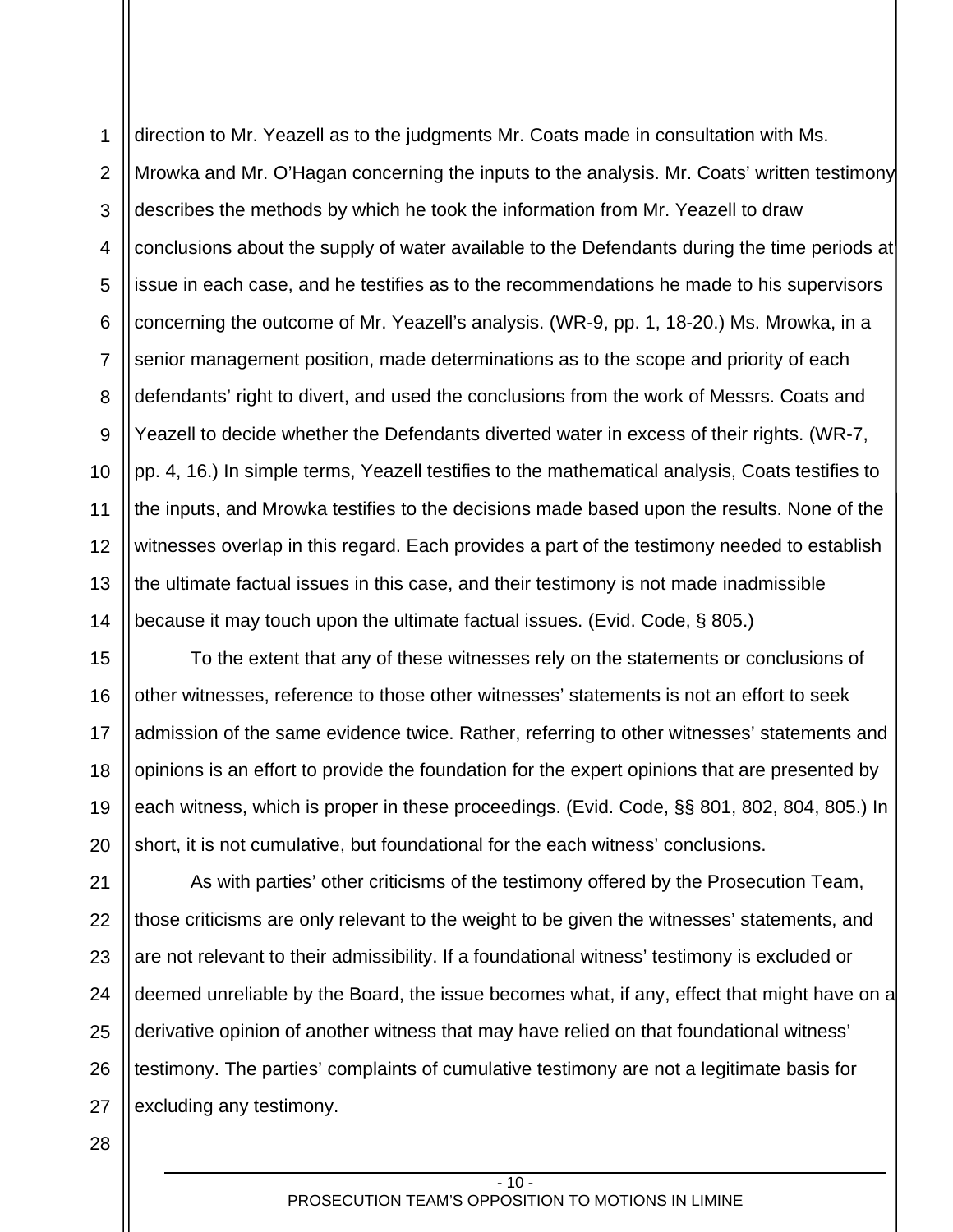28

**E. The witnesses lay proper foundation for admissibility in these proceedings** 

CDWA and BCID move to exclude or limit the testimony of Katherine Mrowka and Brian Coats as lacking foundation. (CDWA/BCID Motion, at pp. 3, 10-11.) WSID and PID join that motion. (WSID/PID Motion, at p. 11.) WSID and PID move to exclude the testimony of Kathryn Bare as lacking foundation. (*Id*., at pp. 5, 6, 10.) CDWA and BCID join that motion. (CDWA/BCID Motion, at p. 12.) Again, these arguments are primarily aimed at the weight of the evidence, and thus are premature. The parties also apply the wrong legal standards, and broadly misconstrue the testimony. These motions should be denied.

The moving parties rely on Evidence Code sections 400 and 401, regarding the admissibility of evidence and preliminary facts. (See, e.g., CDWA/BCID Motion, at p. 3.) But these sections do not apply in Board adjudicative proceedings, which are governed by the relaxed admissibility standards under Government Code section 11513. (23 Cal. Code Regs. § 648, subd. (a).) Moreover, the moving parties entirely rely on conclusory statements about broad swaths of witness testimony, without specific example or discussion. To the extent that the parties object to testimony relating to foundation for staff's understanding of applicable laws, regulations and policies, such knowledge and expertise is developed in the course of performing their duties, which are described in the witness statements. The same for staff's understanding of technical issues. None of the moving parties can make specific objection to testimony that allegedly lacks foundation under the proper governing standards, because the testimony all establishes the proper foundation and "is the sort of evidence on which responsible persons are accustomed to rely in the conduct of serious affairs." (Gov. Code § 11513, subd. (c).)

## **F. The Michael George declaration properly describes the Delta Watermaster's authorization for the Assistant Deputy Director to proceed with the BBID and WSID enforcement actions**

BBID moves to strike the Declaration of Michael George and any reference to that declaration in the Prosecution Team's February 22 Opposition to BBID's Motions to Dismiss, alleging that the George Declaration includes impermissible legal conclusions, and the Declaration constitutes hearsay, speculation, argument and improper opinion. (BBID

 $-11.$ 

PROSECUTION TEAM'S OPPOSITION TO MOTIONS IN LIMINE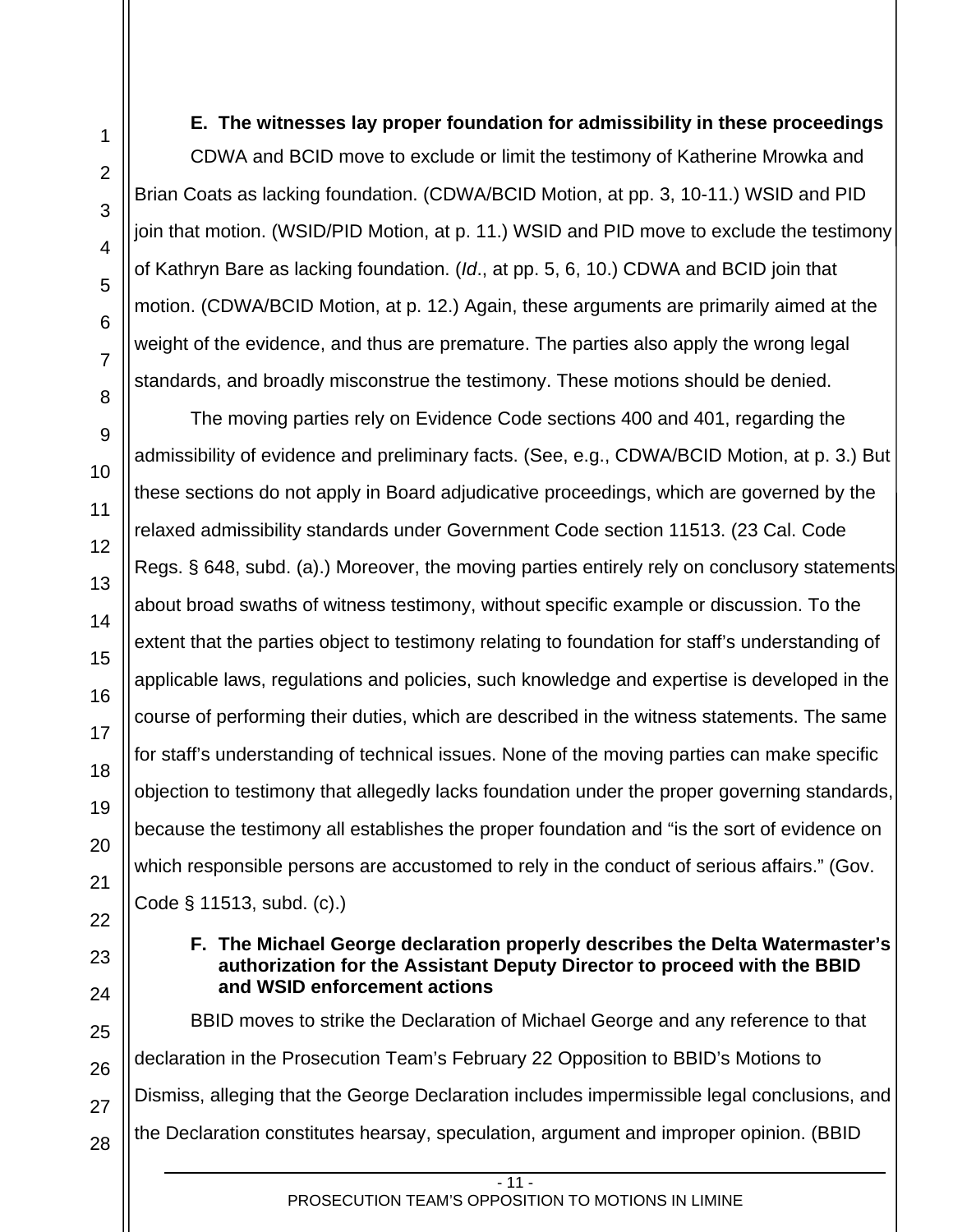1 2 3 Motion to Strike, pp. 1, 4-6.) Mr. George's Declaration explains how he authorized the Assistant Deputy Director for Water Rights to proceed with the BBID and WSID enforcement actions. BBID's motions should be denied.

4 5 6 7 8 9 10 11 12 13 14 Mr. George's Declaration explains his role in the investigation and enforcement action against WSID, and describes his authorization to the Assistant Deputy Director for Water Rights to issue the WSID and BBID enforcement actions. (Decl. of Michael George in Support of PT's Opp. to BBID Mot. to Dismiss/Delegation, pp. 1-2.) Insofar as Mr. George references the Water Code and State Board resolutions, he is not offering legal argument, but rather factual testimony of his understanding of his authority as Delta Watermaster, how his understanding of his role influenced his decision making in the investigation and enforcement action against BBID, and his authorization to the Assistant Deputy Director for Water Rights to proceed with the enforcement actions in the Delta. (*Id*.) This testimony of fact is offered to assist the Board in determining whether Mr. George and the Assistant Deputy Director acted in accordance with the law.

15 16 17 18 19 20 21 22 It is notable that BBID does not object to Mr. George's written testimony, even though that testimony also describes Mr. George's understanding of his authority as Delta Watermaster, including the authority to authorize Division of Water Rights staff to undertake enforcement actions in the Delta, and his role in the WSID enforcement matter. (WR-21, pp. 1-2.) Although Mr. George was not initially offered as an expert witness, he is an active member of the State Bar of California (SBN 225704), he has served as Delta Watermaster for over a year, and as such has legal expertise necessary to interpret the Water Code and Board resolutions relating to the Delta Watermaster's authority.

23 24 25 26 27 28 Insofar as Mr. George describes his verbal authorization to the Assistant Deputy Director for Water Rights to issue the enforcement actions, that description is not hearsay because it relates to an operative fact at issue in BBID's Motion to Dismiss, that is, whether Mr. George authorized the Assistant Deputy Director to proceed with the enforcement actions. (People v. Fields (1998) 61 Cal.App.4<sup>th</sup> 1063, 1068-1069.) The State Water Board resolutions delegating authority to the Delta Watermaster do not require that the Delta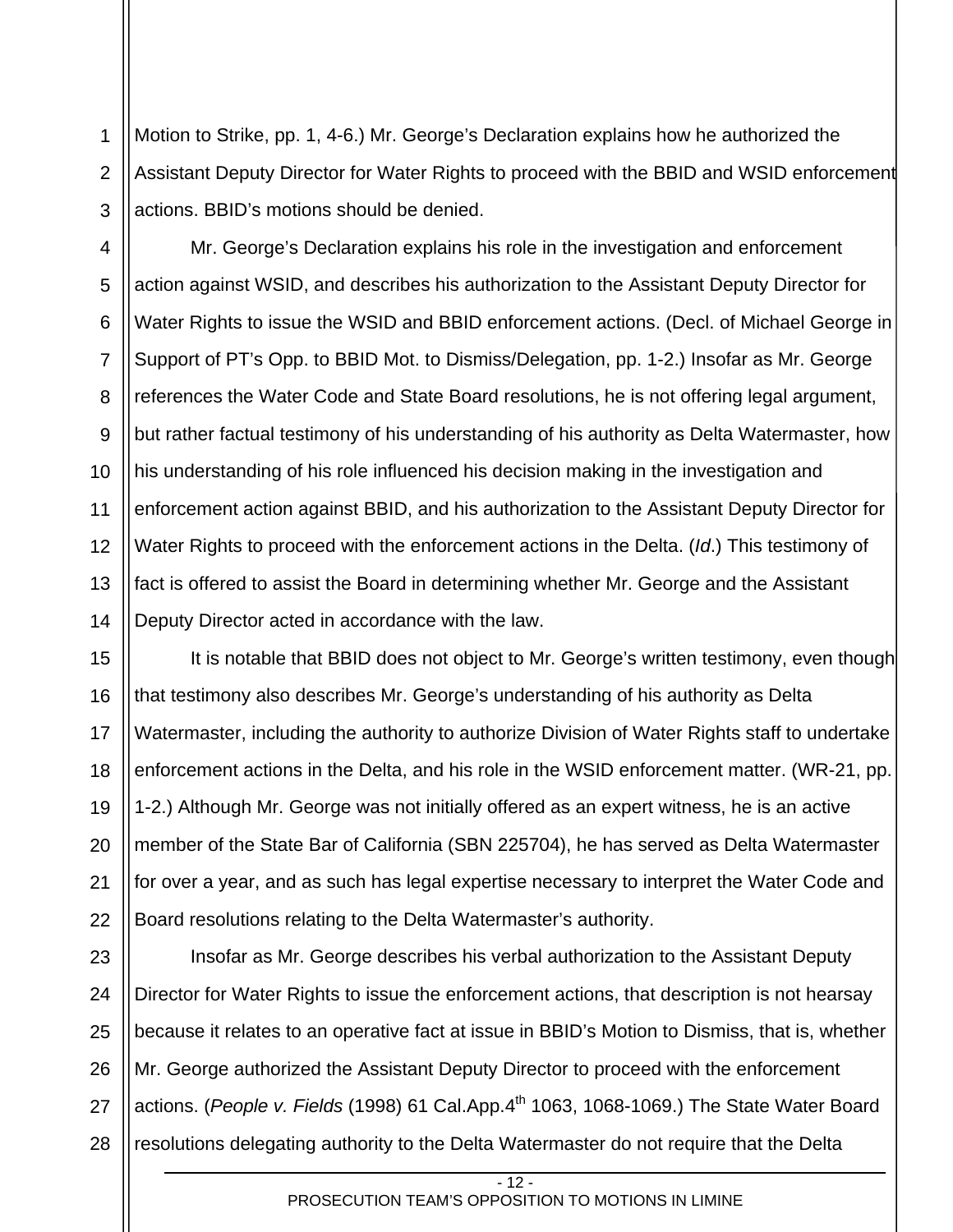1 2 3 4 5 6 7 8 9 10 Watermaster provide written authorization to the Deputy Director for Water Rights to proceed with enforcement actions in the Delta. (See, Resolution 2012-0048, p. 3; Resolution 2015-0058, p. 3.) The statement also shows the effect on the Assistant Deputy Director, who issued the enforcement actions as a result. Mr. George will appear at hearing and be available for cross-examination. Even if, for the sake of argument, Mr. George's declaration contains hearsay, it is admissible in these proceedings pursuant to Government Code section 11513, subdivision (d), as it is offered to supplement and explain other evidence, including the ACL Complaint and the Draft CDO. The Hearing Officers may properly admit Mr. George's declaration and weigh it accordingly in considering BBID's Motion to Dismiss.

11 12 13 14 15 16 17 18 19 20 21 22 The real problem BBID has with Mr. George's Declaration is it helps explain and correct harmless errors contained in the ACL Complaint and Draft CDO. As described in the Prosecution Team's Opposition to BBID's Motion to Dismiss, and the Declaration of Andrew Tauriainen submitted in support, the ACL Complaint and the Draft CDO did not properly describe the Assistant Deputy Director's authority to issue the enforcement actions, although he most certainly had such authority. The errors in the enforcement documents are not harmful or prejudicial to any party – except that so much briefing has now been generated due to BBID's unyielding refusal to accept the explanation. But this issue is not significant in the way BBID hopes it to be. The Board may correct the errors in the Draft CDO should it choose to issue a final CDO, and the Division will issue a corrected ACL Complaint if so directed, although by now the record reflects the Assistant Deputy Director's properly delegated authority.

## **G. The Board may consider all relevant evidence, including evidence developed after June 12, 2015, in deciding whether to issue BBID an Administrative Civil Liability for unauthorized diversions from June 13 through June 24, 2015**

26 27 28 BBID and SDWA move to exclude "all testimony and/or documents purporting to support the June 12, 2015 water unavailability determination that were generated, discovered, prepared or otherwise created by the SWRCB after June 12, 2015."

23

24

25

 $-13 -$ 

PROSECUTION TEAM'S OPPOSITION TO MOTIONS IN LIMINE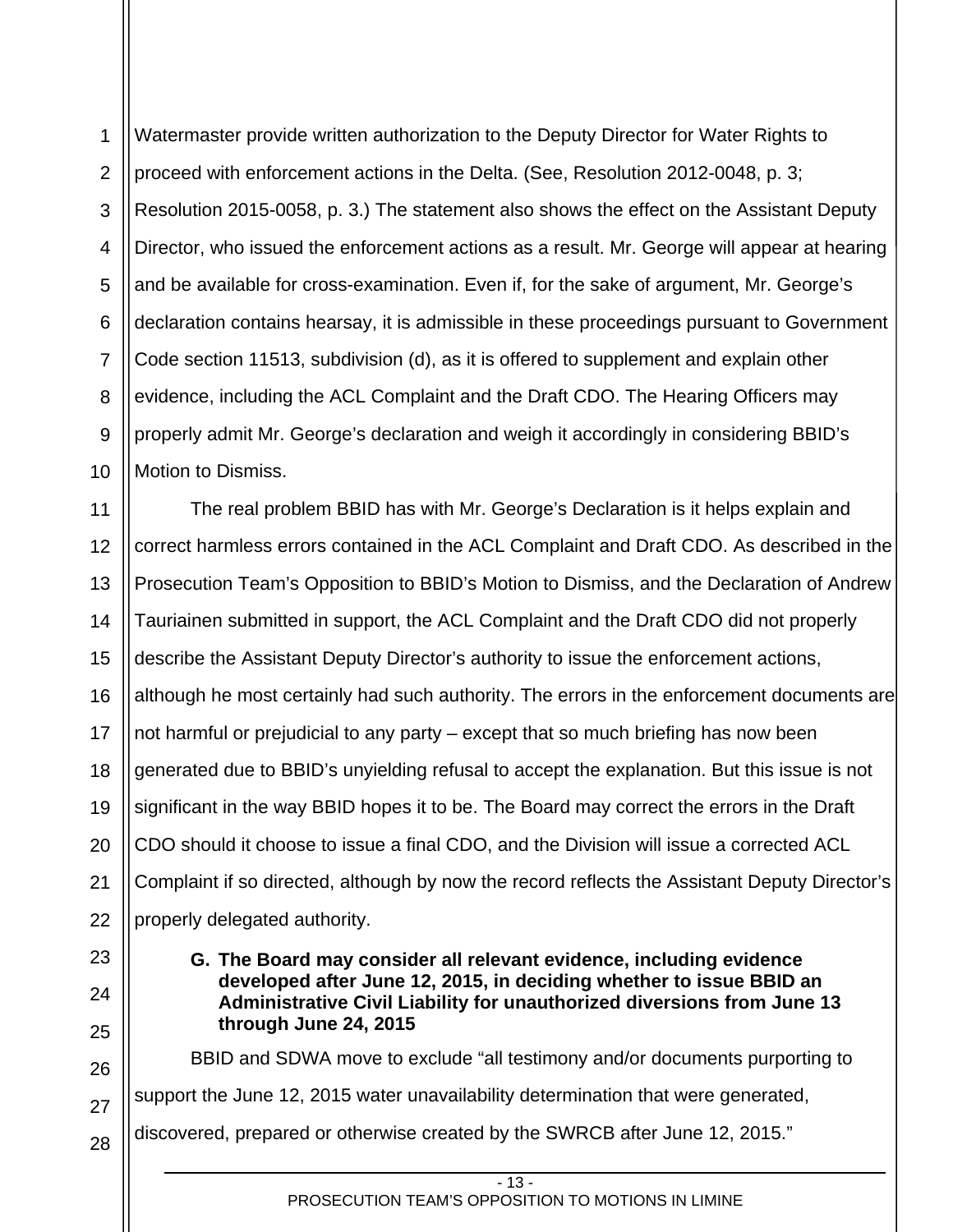1 2 3 4 5 6 7 8 (BBID/SDWA Motion, at p. 19.) This argument misconstrues the issues framed in the ACL Complaint, ignores the Phase 1 Key Issues set by the Hearing Officers in Phase 1 and, frankly, is also completely absurd. By its terms, the Prosecution Team would not be able to submit witness statements or other documents describing the water unavailability determination unless those statements were prepared before June 12, 2015. If applied broadly, the other parties would face the same restriction. That is simply not how Board adjudicative proceedings work. The Board will render a decision on the ACL Complaint after hearing, and it may consider all relevant evidence from hearing in making that decision.

9 10 With this motion, BBID attempts to resuscitate the argument that the June 12, 2015, unavailability notice was an enforceable order of curtailment. That argument is a straw man the Prosecution Team put to rest in the Pre-Hearing Briefs of Legal Issues in the BBID ACL matter. Moreover, BBID has already conceded that Board staff on July 15, 2015, issued a clarification that the June 12 Notice and similar notices were not enforceable orders. (*See* BBID's Notice of Position Regarding the State Water Resources Control Board's Authority to Issue Curtailments, dated January 25, 2016.) The ACL Complaint does not seek to enforce the June 12 Notice. The January 8, 2016, Notice of Rescheduled Hearing provides that the relevant Key Issue for Phase 1 is "*Was the water diverted by BBID from June through June 25, 2015, if any, unavailable under its claimed pre-1914 appropriative right and all other claims of right by BBID?*" Under the standards governing these adjudicative proceedings, the Board may accept and consider all relevant evidence in considering this question. BBID's motion should be denied.

# **H. SJTA's motion to exclude several Prosecution Team exhibits should be denied**

SJTA moves to exclude 69 Prosecution Team Exhibits based on purported "fatal evidentiary defects relating to relevance, reliability, and hearsay." (SJTA Motion, at p. 7:20- 21.) BBID and SDWA join in SJTA's motion (BBID Motion, at p. 1, n.1) despite offering into evidence the same or similar documents, or having their experts rely on the same or similar documents, that SJTA seeks to exclude. Because SJTA's motion constitutes a premature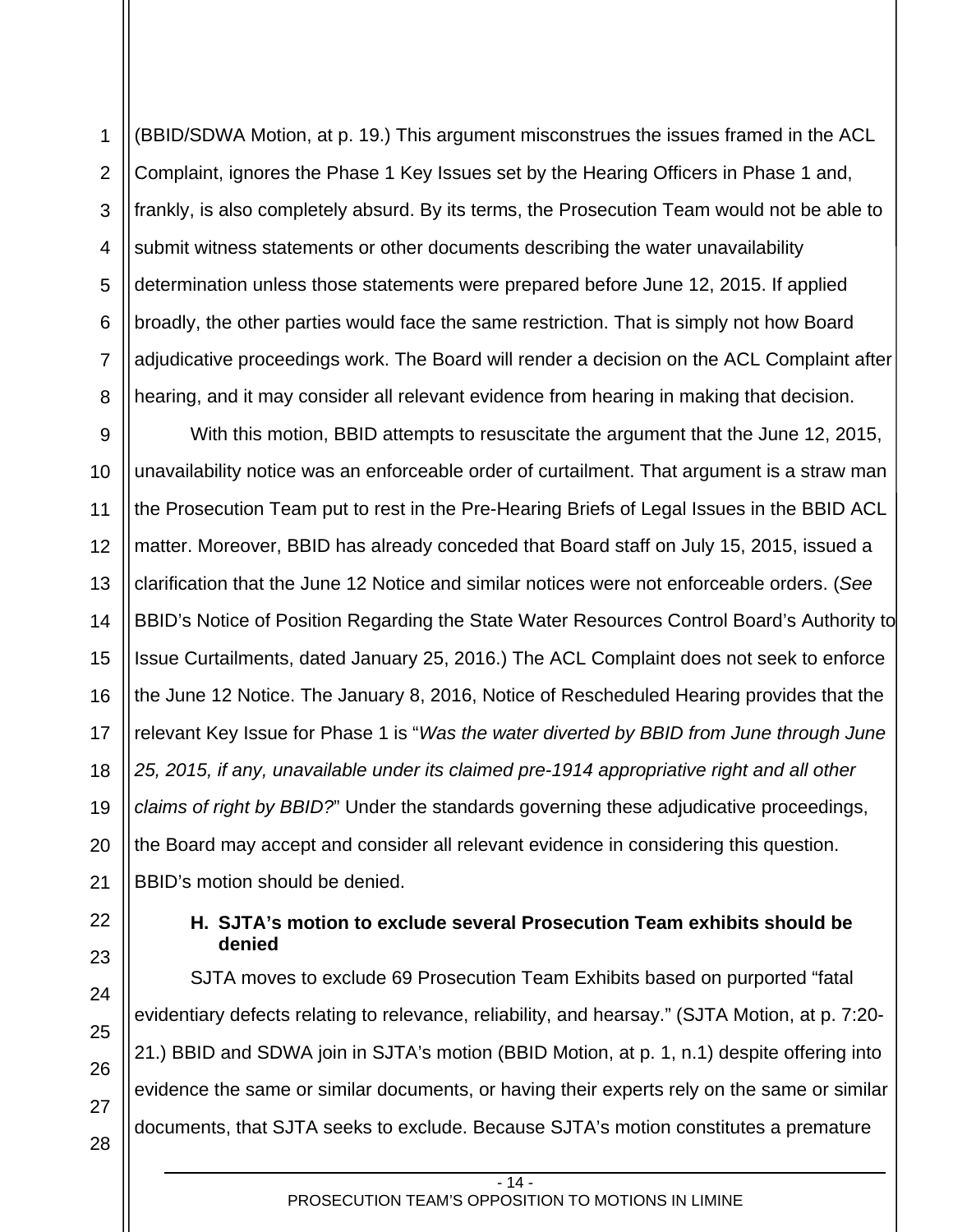1 attack on the weight of the evidence, and the exhibits SJTA seeks to exclude are relevant and admissible, SJTA's motion should be denied.

# **1. SJTA's arguments regarding reliability of evidence are premature attacks on weight of evidence, not admissibility**

SJTA argues in broad strokes that most of the challenged exhibits should be rejected as unreliable. (SJTA Motion, at pp. 7-9.) Again, arguments about reliability of evidence go to the *weight* of the evidence, not its admissibility, and are premature. The Board should accept the evidence, the consider the weight of the evidence accordingly in making any findings. SJTA's arguments regarding reliability should be ignored.

# **2. The exhibits are relevant**

SJTA's motion should also be denied because the exhibits SJTA seeks to exclude are relevant to these enforcement proceedings. In its motion, SJTA contends that 69 Prosecution Team exhibits falling into four categories – "news articles and website screenshots," "State Water Board notices, orders and correspondence", "studies, reports and related materials", and "permits, statements, or other planning materials" – "do not address whether BBID or WSID unlawfully diverted water in 2015, and thus are inadmissible on the grounds that they are irrelevant." (SJTA Motion, p. 8:24-26; see also SJTA Motion, 8:3-4 and 10:7-9.) This contention is baseless and SJTA's motion should be denied.

In trial court proceedings, "relevance" means the evidence has a tendency in reason to prove or disprove any disputed fact of consequence to the determination of the action, including the credibility of a witness or hearsay declarant. (Evid. Code, § 210; *People v. Nelson* (2008) 43 Cal.4th 1242, 1266.) To be relevant, the evidence must relate to some matter raised by the pleadings, pretrial orders or applicable substantive law and have probative worth (i.e., some logical tendency to prove the matter at issue). (*Winfred D. v. Michelin North America, Inc.* (2008) 165 CA4th 1011, 1029.) All of the exhibits SJTA seeks to exclude meet this standard.

The "news articles and website screenshots" that SJTA moves to exclude are actually three drought-related orders issued by the Governor (WR-23, 25 and 31), seven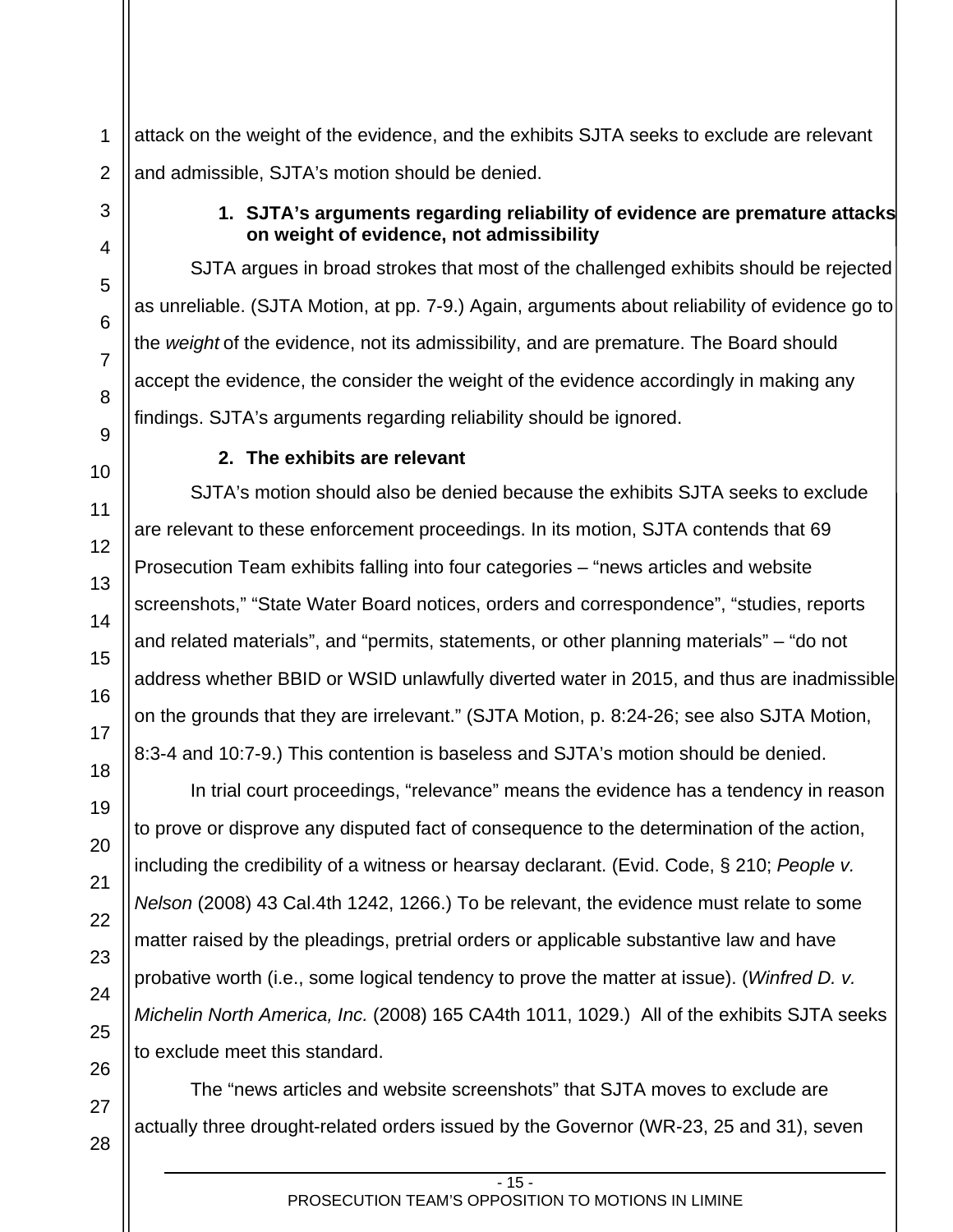1 2 3 4 5 6 7 8 9 10 11 12 13 newspaper articles (WR-101, 102, 103, 104, 105, 108, and 207) and one official press release (WR-206). The three drought related orders relate to, and are probative of, the authority and rationale for issuing water unavailability notices and pursuing enforcement actions in times of drought, and are therefore relevant to these proceedings. These and other official records are also subject to official notice, which the Prosecution Team requests to the extent necessary. (23 Cal. Code Regs., § 648.2.) The newspaper articles and press release to which SJTA objects provide evidence of BBID and WSID's actions in response to the periods of announced water unavailability (WR-101, 102, 103, 104, 105, and 108), document a BBID's witness's prior statement regarding the cost of replacement water (WR-100), and relate to the question of whether BBID had alternative supplies in June 2015 (WR-206 and 207), all of which informed the Division's decision to issue the ACLC against BBID and the draft CDO against WSID, helped the Division calculate the ACLC penalty amount and are disputed issues in this proceeding.

14 15 16 17 18 19 20 21 22 23 24 25 26 The "State Water Board notices, orders and correspondence" about which SJTA complains demonstrate the process by which the Division developed its supply availability methodology and the notice provided to BBID and WSID regarding the Division's findings of water unavailability (WR-24, 27, 28, 29, 30, 31, 43, 44, 45, 80, 111, 194), as well as the scope and extent of the claimed water rights of BBID and WSID (WR-174, 175, 176, 177). These are also subject to official notice, which the Prosecution Team requests to the extent necessary. The Division's supply availability analysis is being challenged during Phase I of these proceedings, BBID and WSID's awareness of the Division's findings of water unavailability was a factor in bringing these proceedings as well as the calculation of the penalty against BBID. The Division would not have been able to determine whether BBID and WSID had diverted in excess of right without first examining the scope of those claimed rights. Accordingly, all of these exhibits are directly relevant to these enforcement proceedings.

27 The "studies, graphs, charts, maps, photographs and other data" to which SJTA objects are also directly relevant to these proceedings. WR-60, 61, 62, 64, 65, 72, 76, 79,

 $-16$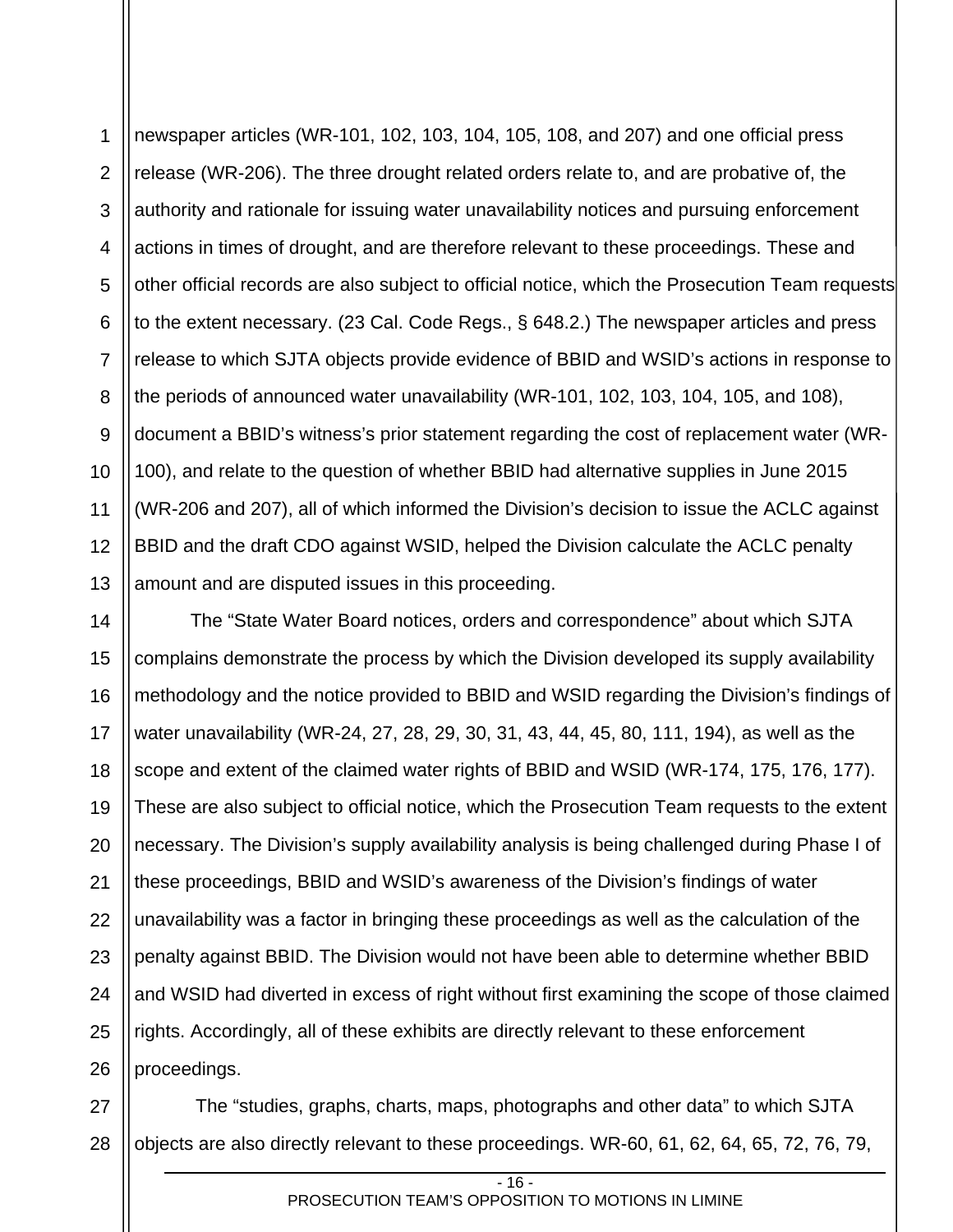1 2 3 4 5 6 7 8 9 149, 152, 153, 154, 155, and 158 are the sources from which the Division gathered data and developed its methodology for the water supply availability analysis that resulted in the issuance of water unavailability notices, the ACLC against BBID and the draft CDO against BBID. The Division created WR-58, 59 and 81 using observed water flows after issuance of the water unavailability notices to confirm the accuracy of the Division's projections in the unavailability notices that are being challenged in these proceedings. WR-132, 133 and 150 are part of the investigation files on BBID and WSID that led to the issuance of the ACLC and draft CDO, and help explain the nature of BBID and WSID's operations. Thus, these exhibits are relevant and SJTA's motion should be denied.

10 11 12 13 14 15 16 17 18 19 20 Similarly, the "permits, statements, or other planning materials" SJTA seeks to exclude are relevant. WR-84, 85, 86, 87, 88, 115, 116, 117, 118, 119, 120, 121, and 122 address the scope of BBID and WSID's claimed water rights, are probative of whether BBID and WSID are subject to the unavailability notices and also provide historical usage and estimated 2015 usage by which the Division was able to assess the accuracy of the observed BBID and WSID diversions during the periods of unavailability. WR-159, 192 and 193 provide information regarding the source and quantity of WSID drainage water and City of Tracy wastewater, and WR-191 addresses alternative sources of supply for BBID during the period of unavailability, all of which are issues in dispute in these proceedings. Most or all of these documents are subject to official notice, which the Prosecution Team requests to the extent necessary. (23 Cal. Code Regs. § 648.2.)

21 22 Because all Prosecution Team exhibits SJTA seeks to exclude are relevant to the matters in dispute in these proceedings, the Hearing Officers should deny SJTA's motion.

> **3. SJTA's motion should be denied because the exhibits challenged on hearsay grounds are not hearsay, or are admissible**

SJTA moves to exclude 49 of the Prosecution Team's exhibits on hearsay grounds. However, these exhibits are admissible on the grounds that they are not hearsay, fall under hearsay exceptions, or are hearsay used to supplement or explain other Prosecution Team testimony and exhibits. Accordingly, all of the Prosecution Team's exhibits are admissible

27 28

23

24

25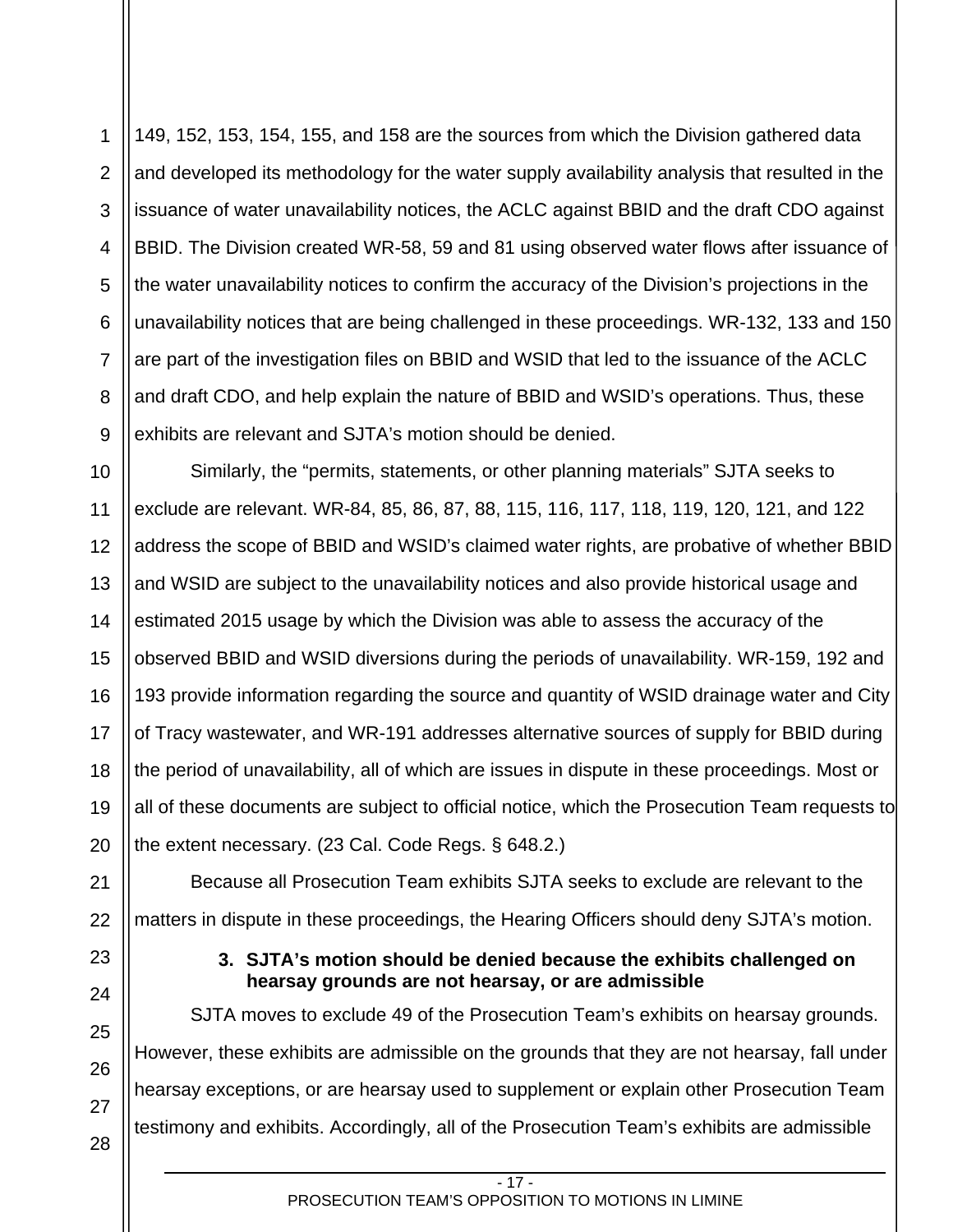1 and SJTA's motion should be denied.

2 3 4 5 6 7 8 9 10 11 12 SJTA's motion fails because several of the exhibits SJTA seeks to exclude are not hearsay. Hearsay evidence is evidence of a statement that was made other than by a witness while testifying at the hearing, and that is offered to prove the truth of the matter stated. (Evid. Code, § 1200, subd. (a).) WR-24, 27, 28, 29, 30, 31, 43, 44, 45, 80, 101, 102, 104, 105, 108, and 207 are not being offered to prove the truth of the matter stated; these news articles and notices are being offered to show that WSID and BBID were aware of ongoing drought conditions and were put on notice of the Division's findings of water unavailability, and are therefore not hearsay. WR-132, 133, and 150 are not hearsay because they are photographs. While California's Evidence Code requires photographs to be authenticated, photographs are not included in the Evidence Code's definition of "statement." (Evid. Code, § 225.)

13 14 15 16 17 18 19 20 21 22 23 24 25 SJTA's motion also fails because the exhibits that are being offered for the truth of the matters stated are admissible under hearsay exceptions. WR-23, 25, 58, 59, 60, 61, 62, 64, 65, 72, 76, 79, 80, 81, 111, 149, 152, 153, 154, 155, 158, 174, 175, 176, 194 and 206 are admissible under the official records and business records exceptions to the hearsay rule because they are records prepared and maintained as a part of the regular business of administrative agencies, prepared by governmental employees in the normal course of their duties, Prosecution Team witnesses will testify as to the mode of their preparation, and the sources of information and method of preparation (e.g., use of real-time readings from gages, diversion amounts reported by WSID and BBID, and historical reports that have not been challenged) are such to indicate these exhibits' trustworthiness. (Evid. Code, §§ 1271, 1280.) As a result, photographs are not hearsay. As these documents would be admissible over any objection, they can support Board findings by themselves. (Gov. Code § 11513, subd. (d).)

26 27 28 Alternatively, the DWR 120 Bulletins (WR-61, 62, 64 and 65) are excepted from the hearsay rule under Evidence Code section 1340 because they are compilations of data that are generally used by the business community and relied upon as accurate in the course of